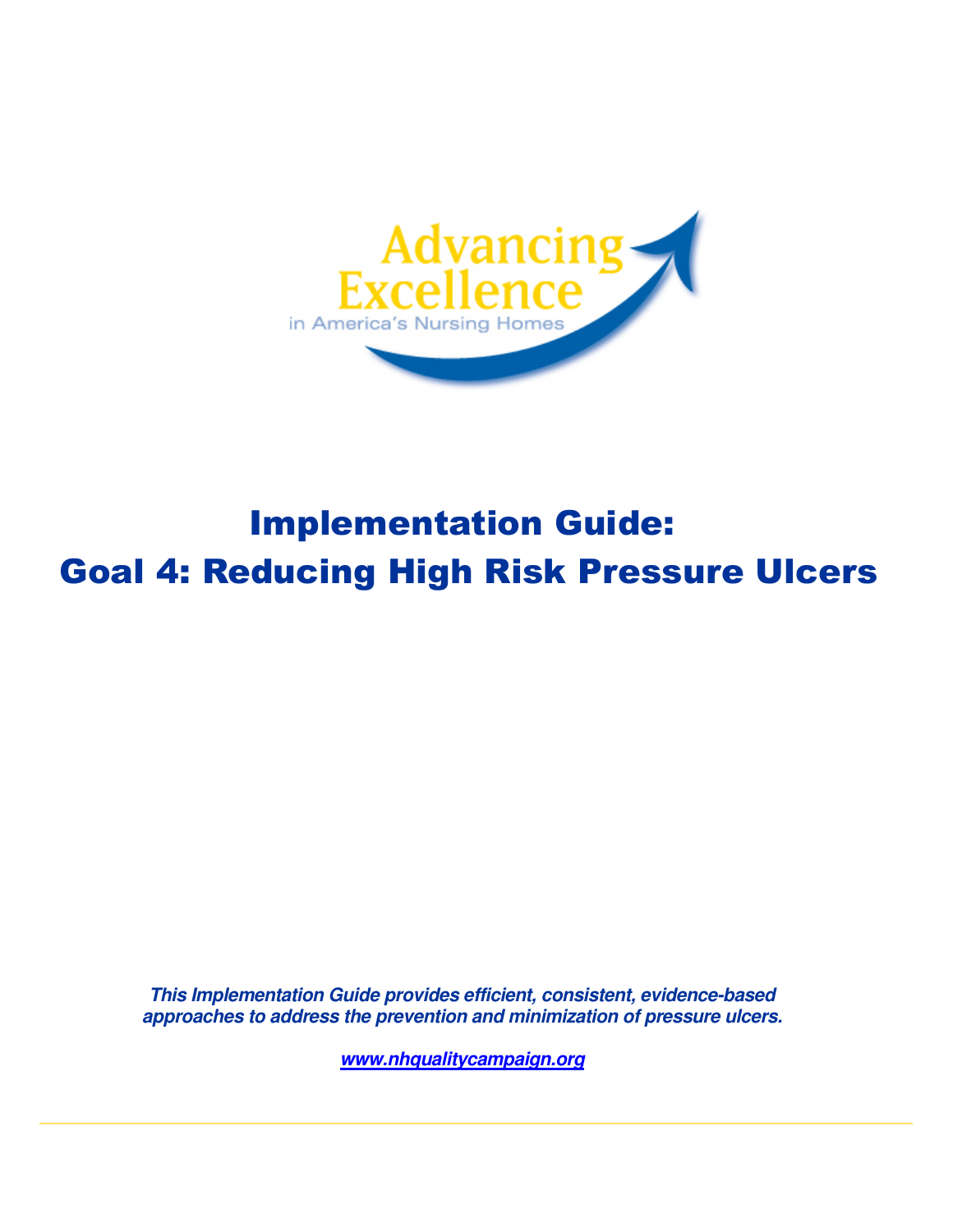## ADVANCING EXCELLENCE IN AMERICA'S NURSING HOMES A Campaign to Improve Quality of Life for Residents and Staff

Advancing Excellence in America's Nursing Homes is a **national** campaign to encourage, assist and empower nursing homes to improve the quality of care and life for residents.

 Comprised of long term care providers, medical professionals, consumers, employees, and state and federal agencies, *AE* is the largest and first coalition of its kind to measure quality by setting clinical and organizational goals for nursing homes.

 The coalition stimulates quality improvements by providing nursing homes with free, current and practical evidence-based **resources**, empowering residents and their families with education, and helping participants reach their targets. Homes can compare their progress with state and national averages.

 This Implementation Guide was prepared by volunteers and members of the Advancing Excellence Steering Committee.

Click here to see a list of coalition leaders.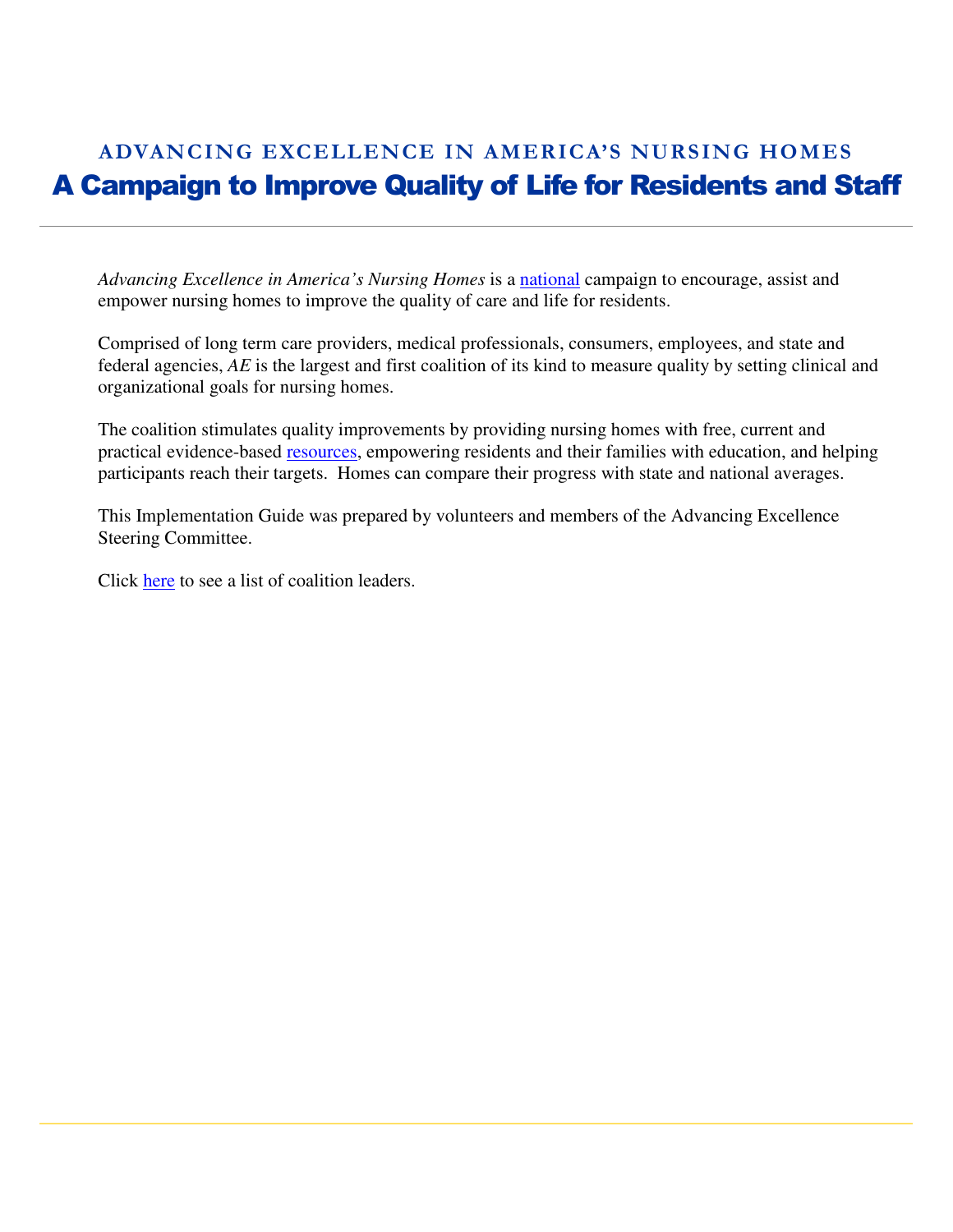

## Goal 4: Reducing High Risk Pressure Ulcers

NEW GOAL 4: Pressure Ulcers. Nursing home residents receive appropriate care to prevent and appropriately treat pressure ulcers when they develop.

 The following objectives have been developed to provide national targets that will encompass all nursing homes, inclusive of those that are very high performers on a specific goal and those that may need significant improvement on a specific goal.

 It is the intent of the Advancing Excellence campaign to encourage every individual nursing home to reach the highest performance levels possible.

 **For Goal #4, it is our vision that ALL nursing homes will strive to prevent the onset of any new pressure ulcer and to heal existing pressure ulcers in the shortest amount of time.** 

**Objectives** – By December 31, 2011:

A: The national average for high risk pressure ulcers will be at or below 9%.

B: 30% of nursing homes will report rates of high risk pressure ulcers at or below 6%.

C: The average of the scores of the nursing homes exceeding the 2009Q1 90<sup>th</sup> percentile (n=1147) will be reduced from 25% to 18%.

 100,000 nursing home residents. Applying this to the current pressure ulcer denominator of approximately 750,000 results in 22,500 fewer residents with pressure ulcers. D: Compared to June 2006, there will be 3,000 fewer residents with pressure ulcers per

E. Each state will attain an average facility level improvement of one decile.

 F. NH will set a specific target to improve the prevalence of pressure ulcers by one decile rank over the next 24 month period

#### I C O N K E Y

 $\epsilon$  Recognition/Assessment **The icons in the box** to the left will be used throughout this  $\frac{\sqrt{2}}{\sqrt{2}}$  Cause Identification guide to help identify those processes related to key evidence-<br> $\frac{1}{\sqrt{2}}$  Management <sup>9</sup> Cause Identification

■ Monitoring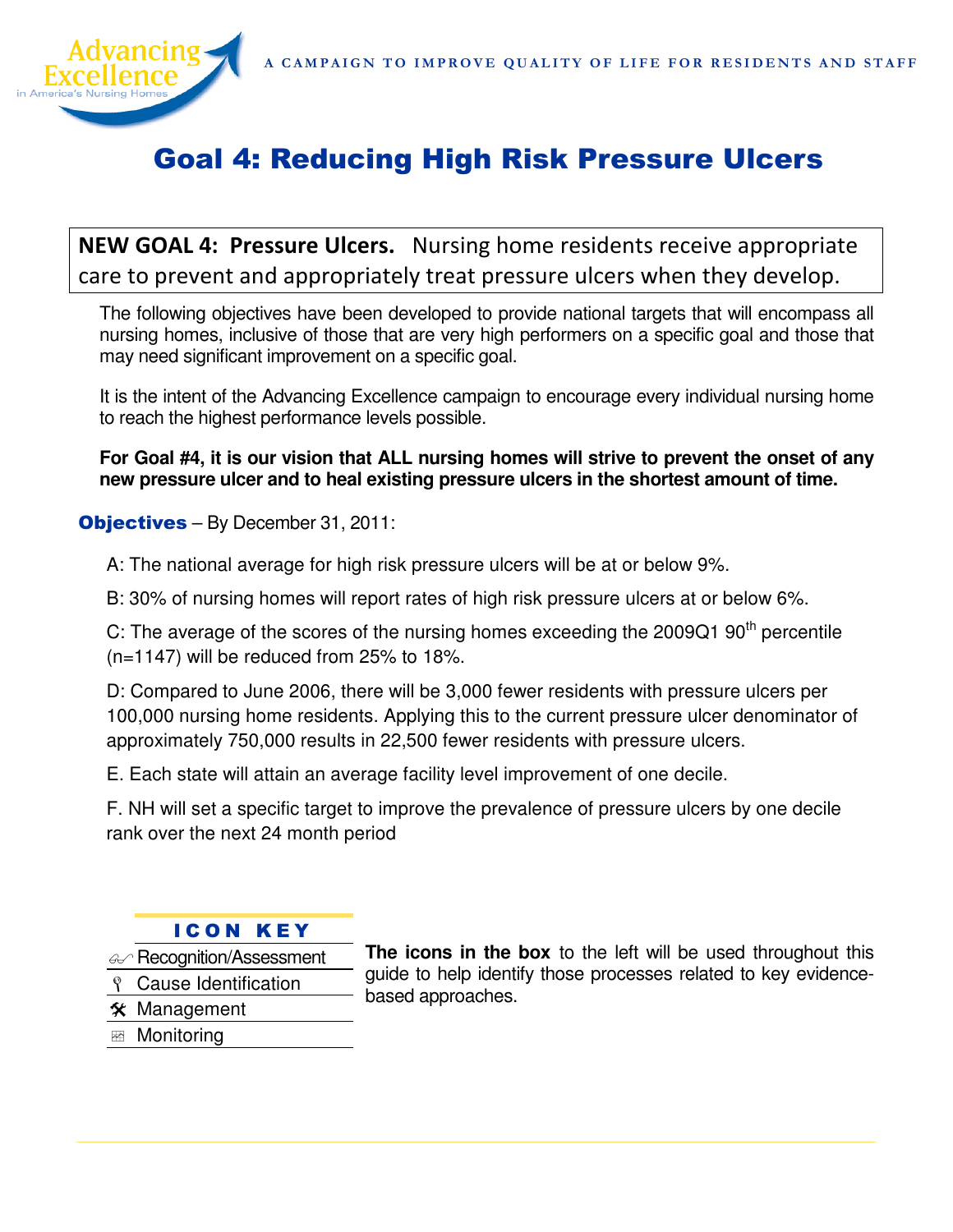

### Approach to Implementation

 A nursing home working to reduce the incidence and prevalence of pressure ulcers should follow these steps.

#### Recognition / Assessment



- 1. Identify pressure ulcer prevention and care as an area for potential improvement in performance and practice.
- • Based on nursing home quality improvement data, quality measures, Based on nursing home quality improvement data, quality measures,<br>survey results, review of actual resident cases, comparison to benchmarks, etc.
	- 2. Identify authoritative information available for the topic.
		- reliable and evidence-based information about preventing and managing pressure ulcers from the literature and from relevant professional associations and organizations, particularly the National Pressure Ulcer Advisory Panel (NPUAP). Review references listed in the "Pressure Ulcer Resources," as well as
		- managing pressure ulcers (i.e., how to separate valid ideas from myths and misconceptions about the topic). Identify ways to distinguish the reliability of information about preventing and
		- and performance meet or exceed the standards. Review regulatory standards to determine whether internal policies and procedures
	- 3. Identify current processes and practices in the nursing home. For an overview of the process, see Pressure Ulcer Process Review Tool and Flow Diagram.
		- • Are the nursing home's approaches consistent with the steps identified in the Pressure Ulcer Care Process Framework?
		- • Identify the nursing home's current approach to preventing and managing pressure ulcers, and the basis for that approach.
		- • Who in the nursing home decides how to try to prevent and manage pressure ulcers, and what approaches do they use?
	- 4. Identify areas for improvement in processes and practices.

 Using the information gathered in Steps 2 and 3 above, compare current with desirable approaches to preventing and managing pressure ulcers. Address the following:

- current evidence-based approaches, (i.e., new 2009 NPUAP guidelines). • Check whether current nursing home policies / protocols are consistent with
- Check whether desirable approaches are being followed consistently.
- approaches to preventing and managing pressure ulcers to desirable ones. Identify whether anyone has been reviewing and comparing current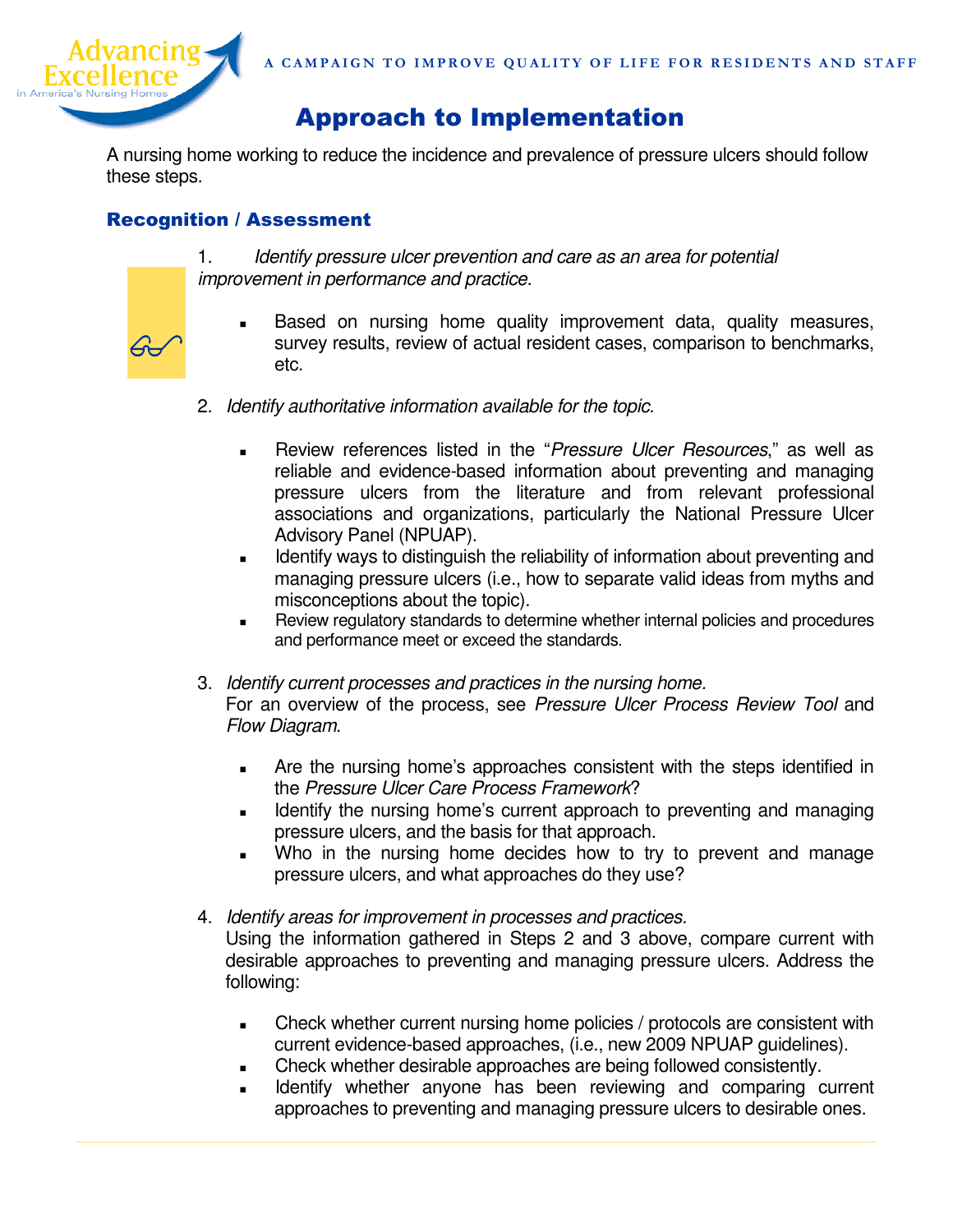

## Approach to Implementation (cont.)

 identified previously? Were they followed up on? Has the nursing home previously evaluated its performance and taken steps to improve? • Have issues related to preventing and managing pressure ulcers been

#### Cause Identification

 5. Identify the causes of issues related to pressure ulcer prevention and care, � including root causes of undesirable variations in performance and practice.

- • Identify issues and practices that are inhibiting the prevention and healing of pressure ulcers.
- • Identify underlying causes of (including root causes see resources), and factors related to, undesirable approaches to preventing and managing pressure ulcers in the nursing home.
- • Identify reasons given by those who do not adequately follow desirable approaches.

#### Management

- 6. Reinforce optimal practice and performance.  $\begin{array}{|c|c|c|}\n\hline\n\text{d} & \text{d}\n\end{array}$ 
	- Continually promote "doing the right thing in the right way."
	- • Follow the steps of the Pressure Ulcer Care Process Framework, throughout the nursing home.
	- **-** Identify and use tools and resources to help implement the steps and address related issues.
	- • Based on information and data collected about the organization and the processes and results related to preventing and managing pressure ulcers, reinforce systems and processes that are already optimal.
	- 7. Implement necessary changes.
		- • Address underlying causes (including root causes) of the challenges and obstacles to the nursing home's capacity to prevent and manage pressure ulcers.
		- Implement pertinent generic and cause-specific interventions.
		- • Address issues of individual performance and practice that could be improved in trying to prevent and resolve pressure ulcers.
		- Refer to the Pressure Ulcer Resources for resources and tools that can help to address this goal.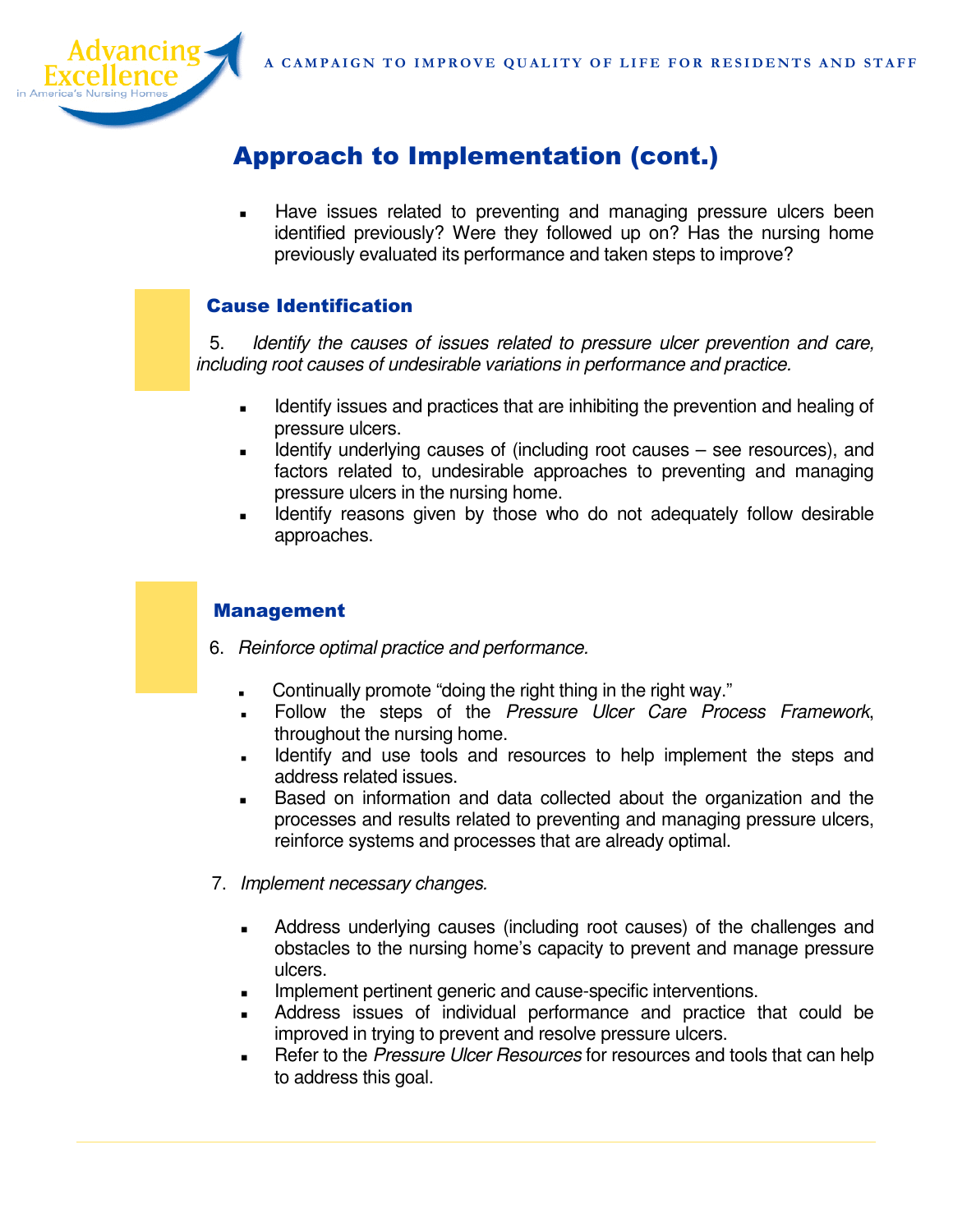

图<br>图

## Approach to Implementation (cont.)

#### Monitoring

 8. Reevaluate performance, practices and results. Г

#### • Recheck for progress towards getting "the right thing done consistently in the right way."

- Use the Pressure Ulcer Process Review Tool to identify whether all key steps are being followed.
- **Use the Pressure Ulcer Care Process Framework and related references and**  resources from Steps 2-4 above, and repeat Steps 2-7 (Recognition / Assessment, Cause Identification, and Management) until processes and practices are optimal.
- Continue to collect data on results and processes.
- • Evaluate whether changes in process and practice have helped attain desired results.
- Adjust approaches as necessary.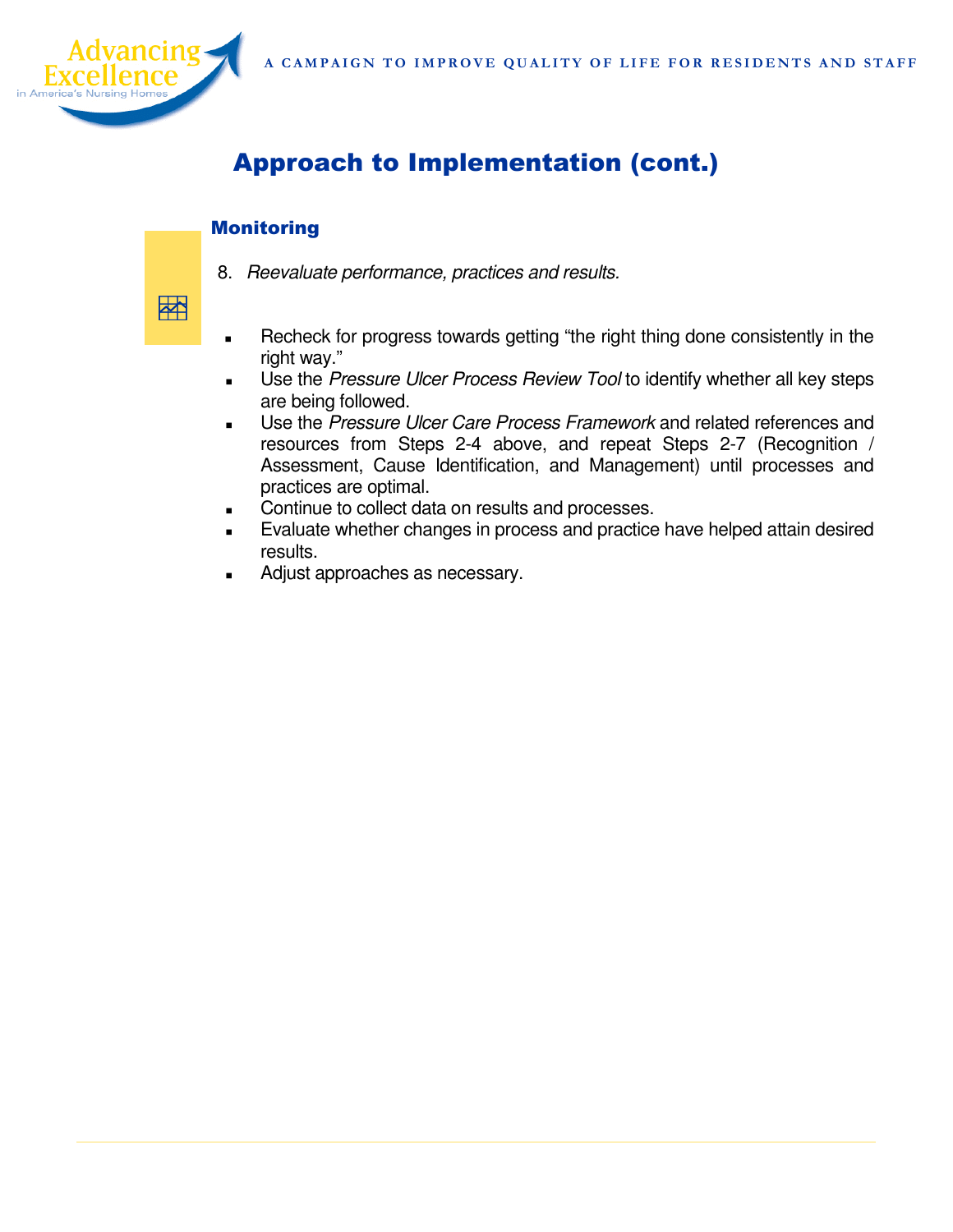A CAMPAIGN TO IMPROVE QUALITY OF LIFE FOR RESIDENTS AND STAFF

### Flow Diagram – Pressure Ulcer Process Framework

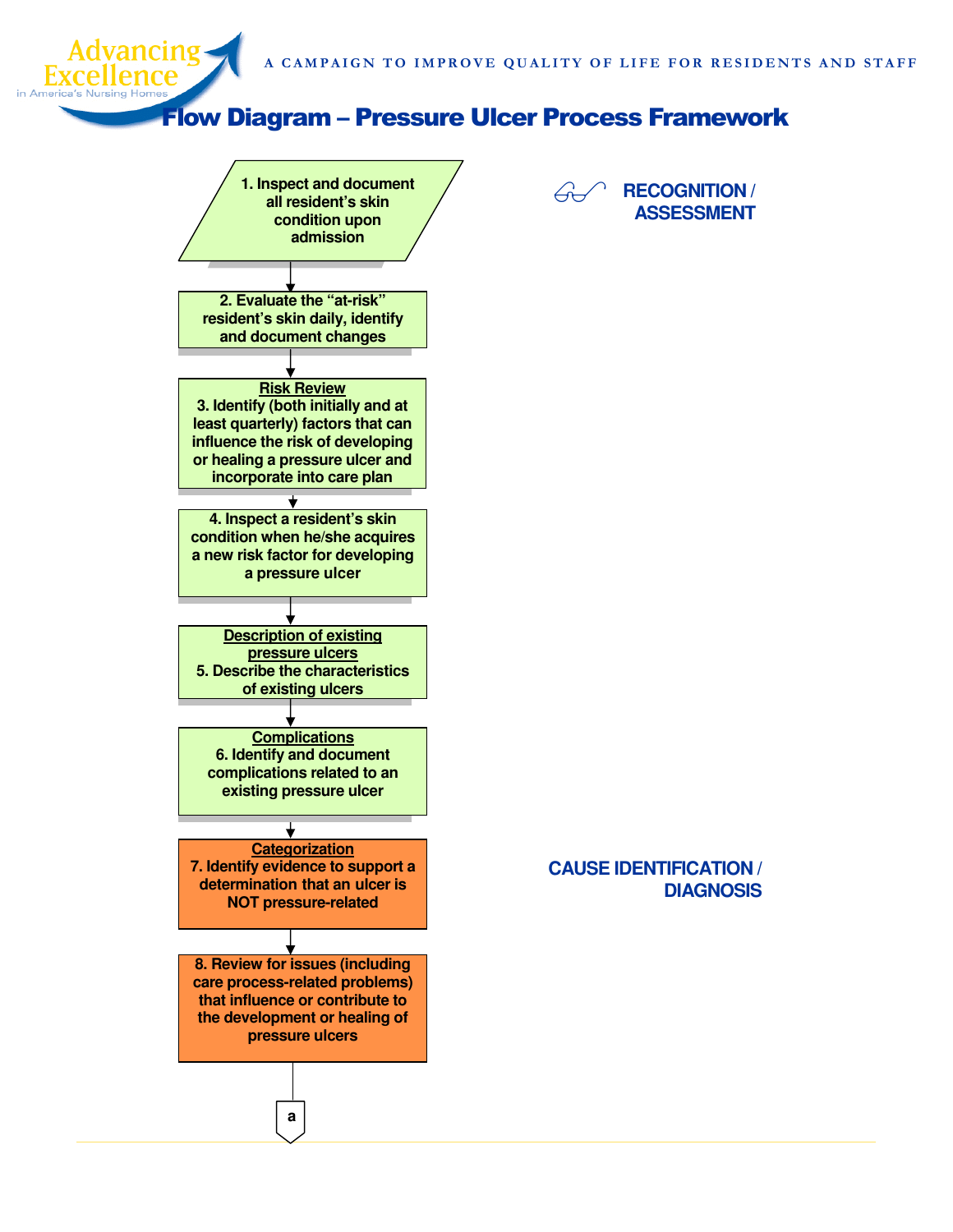A CAMPAIGN TO IMPROVE QUALITY OF LIFE FOR RESIDENTS AND STAFF

### **Flow Diagram – Pressure Ulcer Process Framework (cont.)**

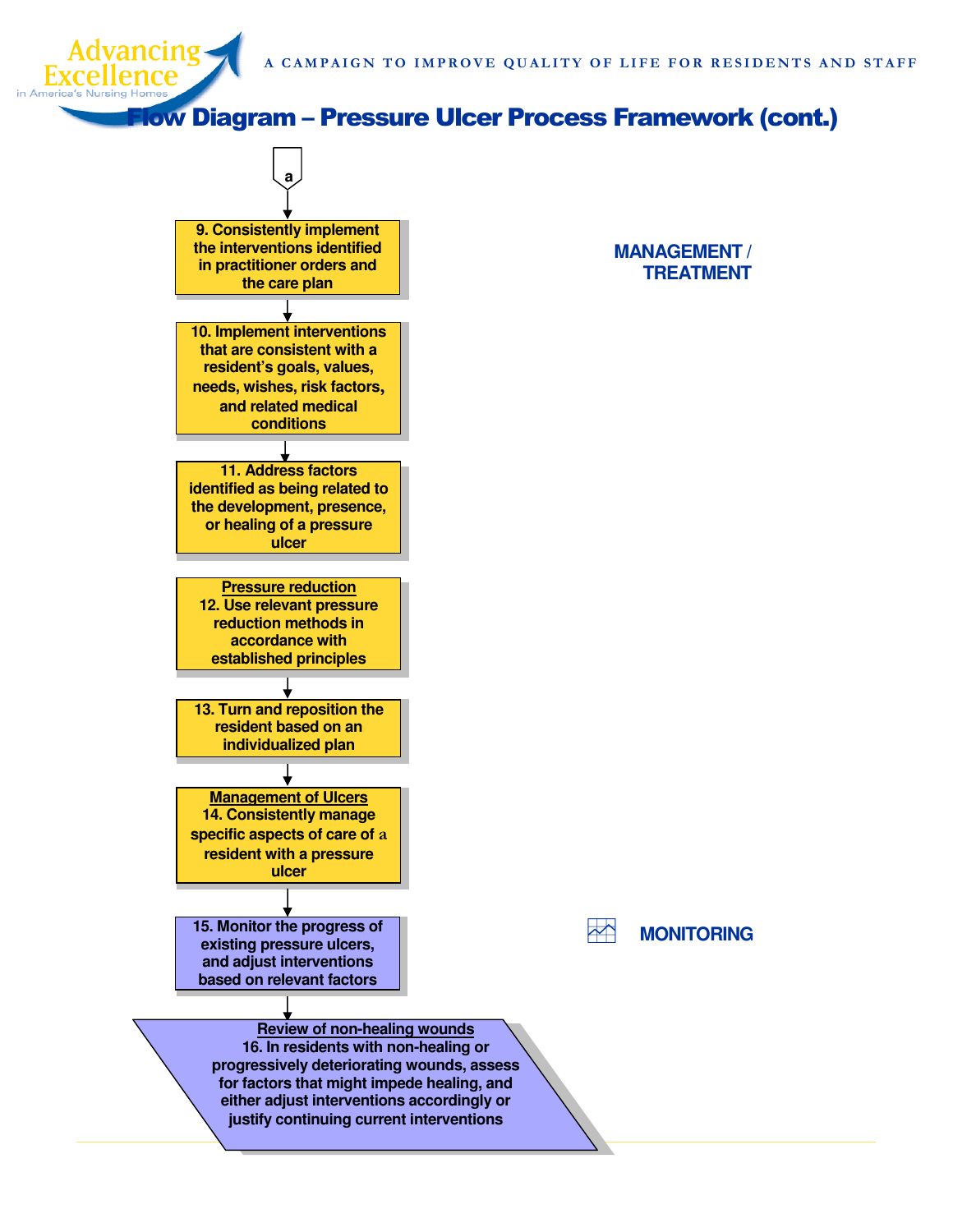

#### PRESSURE ULCER PROCESS FRAMEWORK

| <b>CARE PROCESS STEP</b>                                                    | <b>EXPECTATIONS</b>                                                                                                                                                                                                                                                                                                                                                                                                                                                                                                                                                                                                                                                                                                                                                                                                                                                                                                  | <b>RATIONALE</b>                                                                                                                                                                                                                                                                                                                                                                                                                                                                                                                                                                                                                                                                                                                                                                                                                                                                                               |  |  |
|-----------------------------------------------------------------------------|----------------------------------------------------------------------------------------------------------------------------------------------------------------------------------------------------------------------------------------------------------------------------------------------------------------------------------------------------------------------------------------------------------------------------------------------------------------------------------------------------------------------------------------------------------------------------------------------------------------------------------------------------------------------------------------------------------------------------------------------------------------------------------------------------------------------------------------------------------------------------------------------------------------------|----------------------------------------------------------------------------------------------------------------------------------------------------------------------------------------------------------------------------------------------------------------------------------------------------------------------------------------------------------------------------------------------------------------------------------------------------------------------------------------------------------------------------------------------------------------------------------------------------------------------------------------------------------------------------------------------------------------------------------------------------------------------------------------------------------------------------------------------------------------------------------------------------------------|--|--|
| <b>GUO PROBLEM RECOGNITION / ASSESSMENT</b>                                 |                                                                                                                                                                                                                                                                                                                                                                                                                                                                                                                                                                                                                                                                                                                                                                                                                                                                                                                      |                                                                                                                                                                                                                                                                                                                                                                                                                                                                                                                                                                                                                                                                                                                                                                                                                                                                                                                |  |  |
| 1. Inspect and document the<br>resident's skin condition upon<br>admission. | Staff systematically assesses the skin condition<br>of all residents, in a manner that respects their<br>dignity and minimizes unnecessary exposure.<br>Staff identifies and documents any existing<br>$\overline{\phantom{a}}$<br>pressure ulcers and other skin breakdown, in<br>enough detail to permit additional assessment<br>and management to occur.<br>Staff systematically inspect and document a<br>resident's skin condition from head to foot no<br>later than within 24 hours of admission, seeking<br>the presence of pressure ulcers of any stage.<br><b>BEST PRACTICES are to evaluate the skin</b><br>within 1-4 hours of admission because pressure<br>ulcers can develop very rapidly in many<br>situations.<br>Staff review transfer documents and medical<br>$\overline{a}$<br>records to identify interventions that have been<br>provided to existing pressure ulcers noted on<br>admission. | The skin is one of the body's organs, and<br>$\overline{\phantom{a}}$<br>both influences and is influenced by each<br>person's physical condition and<br>functional and psychosocial status.<br>While exposure of the individual is<br>$\blacksquare$<br>necessary for a thorough assessment, it<br>should be done in a dignified manner in<br>the proper context of getting to know the<br>individual.<br>Timely identification of the presence of<br>$\equiv$<br>skin damage and risk factors permits<br>implementation of pertinent interventions.<br>Careful, thorough skin assessment is<br>$\blacksquare$<br>important to help identify pressure ulcers,<br>especially Stage 1, to allow timely and<br>appropriate interventions.<br>Information about many aspects of an<br>$\omega$<br>individual and their current condition is<br>pertinent to addressing risks and<br>problems related to the skin. |  |  |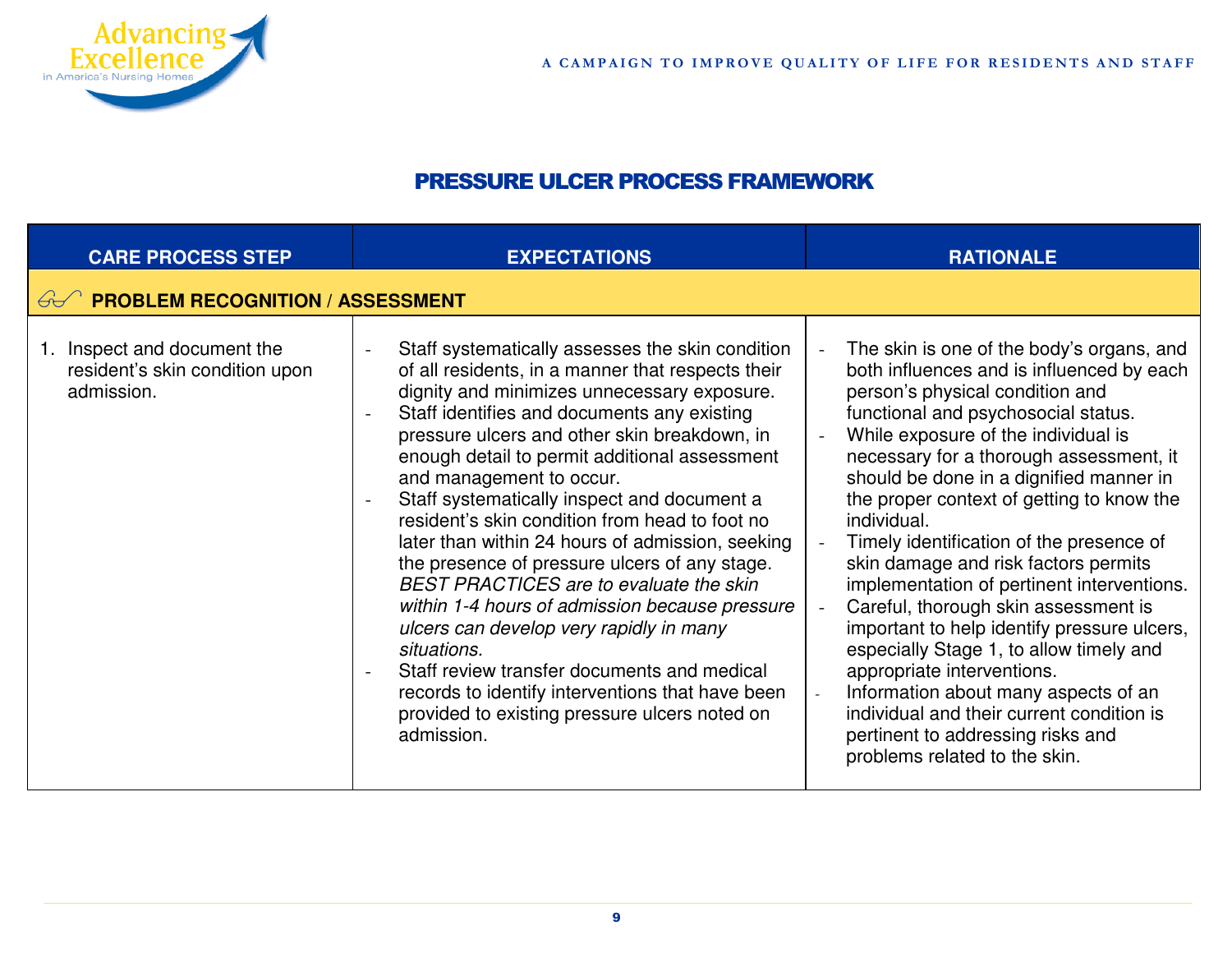

| <b>CARE PROCESS STEP</b>                                                                                                                                                                           | <b>EXPECTATIONS</b>                                                                                                                                                                                                                                                                                                                                                                        | <b>RATIONALE</b>                                                                                                                                                                                                                                                                                                        |  |  |
|----------------------------------------------------------------------------------------------------------------------------------------------------------------------------------------------------|--------------------------------------------------------------------------------------------------------------------------------------------------------------------------------------------------------------------------------------------------------------------------------------------------------------------------------------------------------------------------------------------|-------------------------------------------------------------------------------------------------------------------------------------------------------------------------------------------------------------------------------------------------------------------------------------------------------------------------|--|--|
| <b>PROBLEM RECOGNITION / ASSESSMENT (cont.)</b>                                                                                                                                                    |                                                                                                                                                                                                                                                                                                                                                                                            |                                                                                                                                                                                                                                                                                                                         |  |  |
| 2. Evaluate the resident's skin<br>condition daily and identify<br>changes; communicate changes<br>to other appropriate staff and<br>document in medical record.                                   | Staff inspects the resident's skin at least<br>approximately weekly for the presence of<br>pressure ulcers or other skin breakdown.<br>Staff inspects and document skin condition<br>within 24 hours of arrival or return from another<br>facility.<br>Staff inspects skin daily over bony prominences<br>for residents at risk for skin breakdown.                                        | Many risk factors persist indefinitely in<br>$\overline{\phantom{a}}$<br>frail and chronically ill individuals.<br>Subsequent changes in a resident's<br>condition may increase his/her potential<br>for skin breakdown.                                                                                                |  |  |
| <b>Risk Review</b><br>Identify (both initially, upon<br>3.<br>change of condition, and at least<br>quarterly) factors that can<br>influence the risk of developing<br>or healing a pressure ulcer. | Staff looks for specific physical and functional<br>$\overline{\phantom{a}}$<br>factors associated with the risk of developing a<br>pressure ulcer or known to influence the healing<br>of pressure ulcers.<br>Staff accurately assess for the three primary at-<br>risk factors: mobility/activity,<br>moisture/incontinence, and nutritional deficit.                                    | Factors associated with an increased risk<br>$\sim$<br>of developing a pressure ulcer and those<br>that influence healing of existing pressure<br>ulcer                                                                                                                                                                 |  |  |
| Inspect a resident's skin<br>4.<br>condition when he/she develops<br>a new risk factor that potentially<br>causes a pressure ulcer                                                                 | Staff re-evaluates a resident's skin when he/she<br>$\overline{\phantom{a}}$<br>develops a new risk factor known to be<br>associated with an increased risk of skin<br>breakdown. For example, a decline in level of<br>consciousness or a weight loss of 5 pounds<br>compared to the previous month would suggest<br>a skin assessment at the next scheduled check,<br>or in the interim. | New risk factors may become apparent<br>$\overline{\phantom{a}}$<br>at any time, especially within the first<br>several days after admission or after a<br>change in condition.<br>Changes in a resident's medical<br>condition, function, and psychosocial<br>status can increase the potential for skin<br>breakdown. |  |  |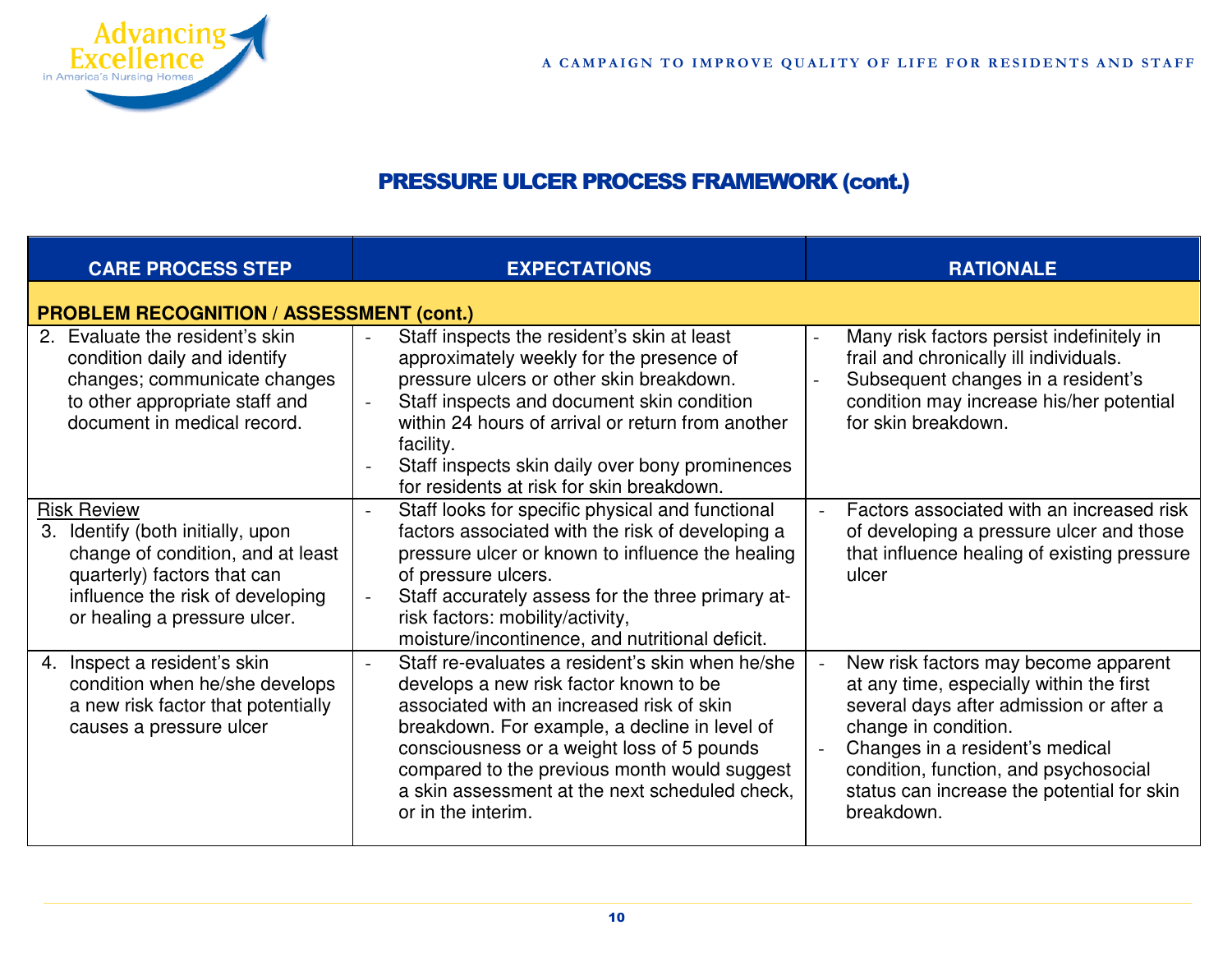| <b>CARE PROCESS STEP</b>                                                                                | <b>EXPECTATIONS</b>                                                                                                                                                                                                                                                                                                                                                                                                             | <b>RATIONALE</b>                                                                                                                                                                                                                                                                                                                                                                                                            |  |  |  |  |  |
|---------------------------------------------------------------------------------------------------------|---------------------------------------------------------------------------------------------------------------------------------------------------------------------------------------------------------------------------------------------------------------------------------------------------------------------------------------------------------------------------------------------------------------------------------|-----------------------------------------------------------------------------------------------------------------------------------------------------------------------------------------------------------------------------------------------------------------------------------------------------------------------------------------------------------------------------------------------------------------------------|--|--|--|--|--|
|                                                                                                         | <b>PROBLEM RECOGNITION / ASSESSMENT (cont.)</b>                                                                                                                                                                                                                                                                                                                                                                                 |                                                                                                                                                                                                                                                                                                                                                                                                                             |  |  |  |  |  |
| Complications<br>Identify complications related to<br>5.<br>an existing pressure ulcer.                 | Staff, in conjunction with the resident and<br>$\overline{\phantom{a}}$<br>family, seek and identify physical complications<br>and functional and psychological consequences<br>related to an existing pressure ulcer; for<br>example, pain, cellulitis (soft tissue infection<br>around the ulcer), osteomyelitis, or social<br>isolation.                                                                                     | Pressure ulcers may have associated<br>$\overline{a}$<br>physical, functional, and psychological<br>complications, which may be managed<br>effectively once they are identified.<br>Open pressure ulcers usually are<br>colonized with bacteria, but may not be<br>infected.<br>Osteomyelitis may be present without<br>specific signs or symptoms, and may be<br>a cause of constantly draining or non-<br>healing wounds. |  |  |  |  |  |
| Description of existing pressure<br>ulcers<br>Describe the characteristics of<br>6.<br>existing ulcers. | Staff describe and document a pressure ulcer's<br>$\overline{\phantom{a}}$<br>key characteristics including size, location, depth<br>and stage, the presence or absence of necrosis<br>and slough, tunneling or sinus tract(s), and<br>exudate, and note the condition of the wound<br>bed including evidence of healing such as<br>granulation (where visible), the presence of<br>eschar, and the status of surrounding skin. | Documented assessment of these<br>$\overline{a}$<br>parameters over time helps identify the<br>progress of pressure ulcer healing or<br>deterioration.<br>Appropriate pressure ulcer treatment is<br>related to these various parameters.                                                                                                                                                                                   |  |  |  |  |  |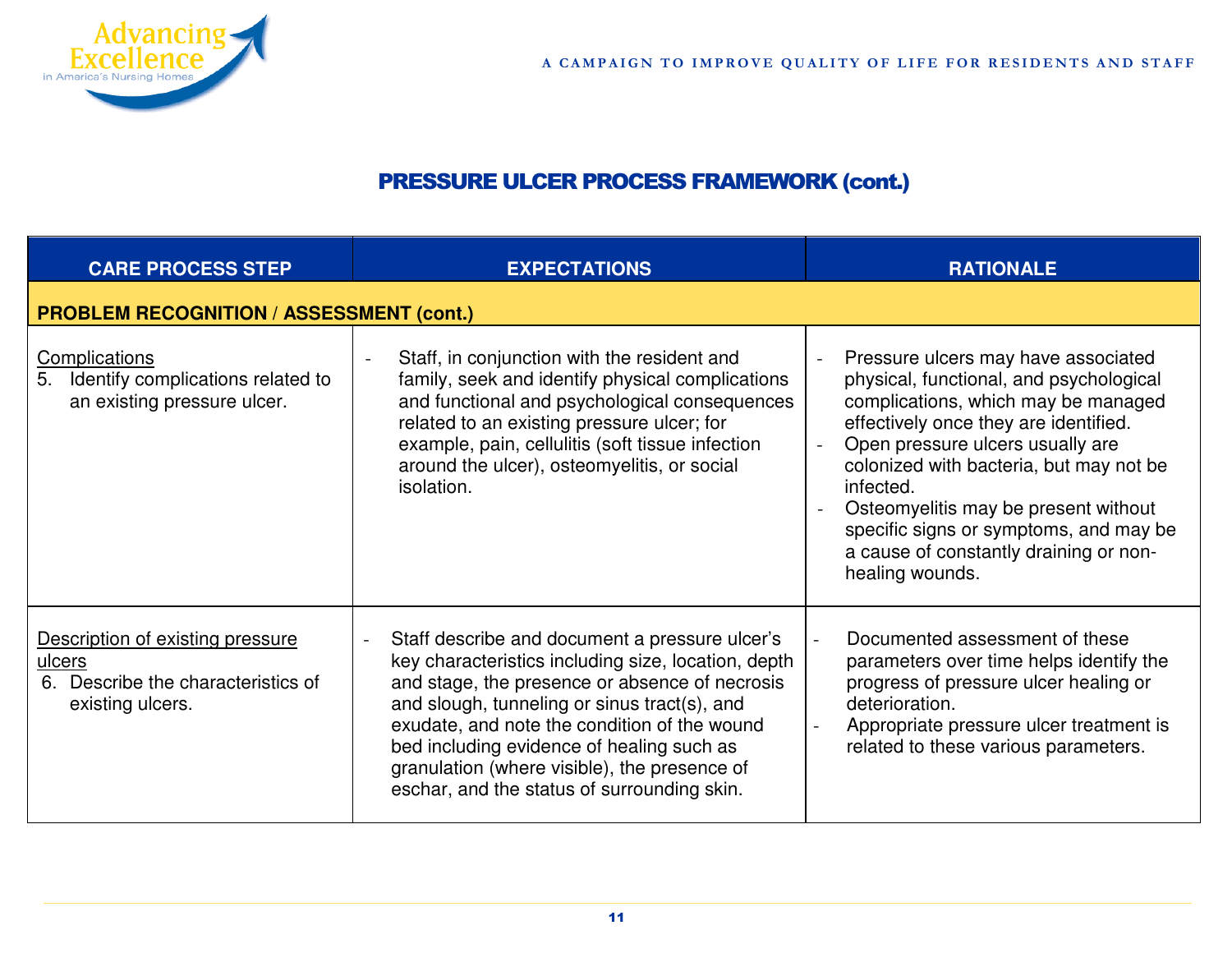

| <b>CARE PROCESS STEP</b>                                                                                          | <b>EXPECTATIONS</b>                                                                                                                                                                                                                                                                                                                                                                                                                                                          | <b>RATIONALE</b>                                                                                                                                                                                                                                |  |
|-------------------------------------------------------------------------------------------------------------------|------------------------------------------------------------------------------------------------------------------------------------------------------------------------------------------------------------------------------------------------------------------------------------------------------------------------------------------------------------------------------------------------------------------------------------------------------------------------------|-------------------------------------------------------------------------------------------------------------------------------------------------------------------------------------------------------------------------------------------------|--|
| <b>PROBLEM RECOGNITION / ASSESSMENT (cont.)</b>                                                                   |                                                                                                                                                                                                                                                                                                                                                                                                                                                                              |                                                                                                                                                                                                                                                 |  |
|                                                                                                                   | Staff identifies factors that indicate pressure<br>ulcer healing or deterioration.<br>Staff recognizes special pressure ulcer<br>presentations such as deep tissue injury or<br>pressure ulcers in darkly pigmented individuals                                                                                                                                                                                                                                              | Wound debridement may enlarge a<br>$\overline{\phantom{a}}$<br>wound by removing nonviable tissue, but<br>such a change in size does not indicate<br>worsening.<br>Wound sizes may be influenced by<br>position, edema, and additional factors. |  |
| <b>CAUSE IDENTIFICATION / DIAGNOSIS</b>                                                                           |                                                                                                                                                                                                                                                                                                                                                                                                                                                                              |                                                                                                                                                                                                                                                 |  |
| Categorization<br>Identify evidence to support a<br>7.<br>determination that an ulcer is not<br>pressure-related. | Staff collect and assess information, in<br>$\blacksquare$<br>conjunction with the practitioner, that helps<br>determine the likely category (arterial ulcer,<br>venous ulcer, etc.) and causes of an ulcer<br>The staff or practitioner document the basis for<br>conclusions that an ulcer is not pressure-related.<br>As needed, a health care practitioner evaluates<br>the evidence to help determine whether an ulcer<br>was pressure-related or due to another cause. | Various conditions can cause skin<br>$\overline{a}$<br>breakdown.<br>Different kinds of ulcers have defining<br>characteristics and related factors that<br>help determine their origin.                                                        |  |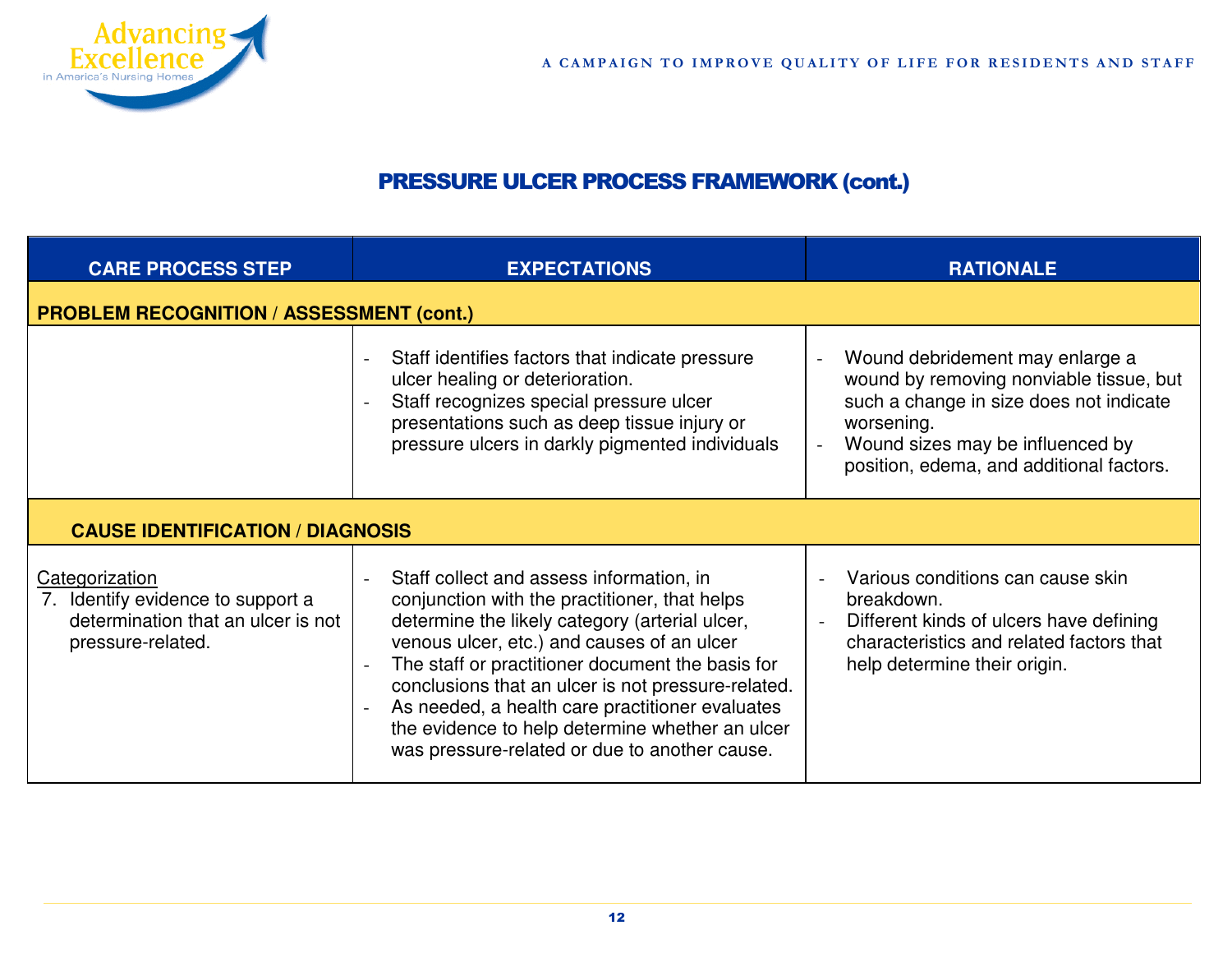| <b>CARE PROCESS STEP</b>                                                                                                                                  | <b>EXPECTATIONS</b>                                                                                                                                                                                                                                   | <b>RATIONALE</b>                                                                                                                                                                                                                                                                                                                                                                                                     |  |  |  |  |
|-----------------------------------------------------------------------------------------------------------------------------------------------------------|-------------------------------------------------------------------------------------------------------------------------------------------------------------------------------------------------------------------------------------------------------|----------------------------------------------------------------------------------------------------------------------------------------------------------------------------------------------------------------------------------------------------------------------------------------------------------------------------------------------------------------------------------------------------------------------|--|--|--|--|
| <b>CAUSE IDENTIFICATION / DIAGNOSIS (cont.)</b>                                                                                                           |                                                                                                                                                                                                                                                       |                                                                                                                                                                                                                                                                                                                                                                                                                      |  |  |  |  |
| 8. Review for issues (including care<br>process-related problems) that<br>influence or contribute to the<br>development or healing of<br>pressure ulcers. | The staff and management look for problems or<br>gaps in performance of specific tasks<br>(assessment, repositioning, etc.) related to<br>pressure ulcer care that could increase the risk<br>of acquiring, or impede healing of a pressure<br>ulcer. | For example, individuals who cannot<br>$\overline{\phantom{a}}$<br>relieve pressure independently or who<br>cannot address other relevant risk factors<br>require others to provide essential<br>elements of care. Therefore, some of<br>those at risk for a pressure ulcer may<br>require repositioning or other assistance<br>based on individualized need and plan of<br>care.                                    |  |  |  |  |
| <b>MANAGEMENT / TREATMENT</b>                                                                                                                             |                                                                                                                                                                                                                                                       |                                                                                                                                                                                                                                                                                                                                                                                                                      |  |  |  |  |
| 9. Consistently implement the<br>interventions identified in<br>physician orders and the care<br>plan.                                                    | Staff individualizes the approaches to prevent<br>and treat pressure ulcers and manage pressure<br>ulcer risk factors.<br>Relevant procedures and protocols are applied<br>consistently and correctly.                                                | Reasonable approaches to prevent and<br>treat pressure ulcers have been<br>identified. For example, excessive friction<br>and shearing can cause skin damage,<br>and a soft tissue infection of the tissue<br>around a wound may impact healing.<br>Both generic and individualized<br>$\overline{\phantom{a}}$<br>interventions are appropriate for<br>individuals with pressure ulcers or<br>pressure ulcer risks. |  |  |  |  |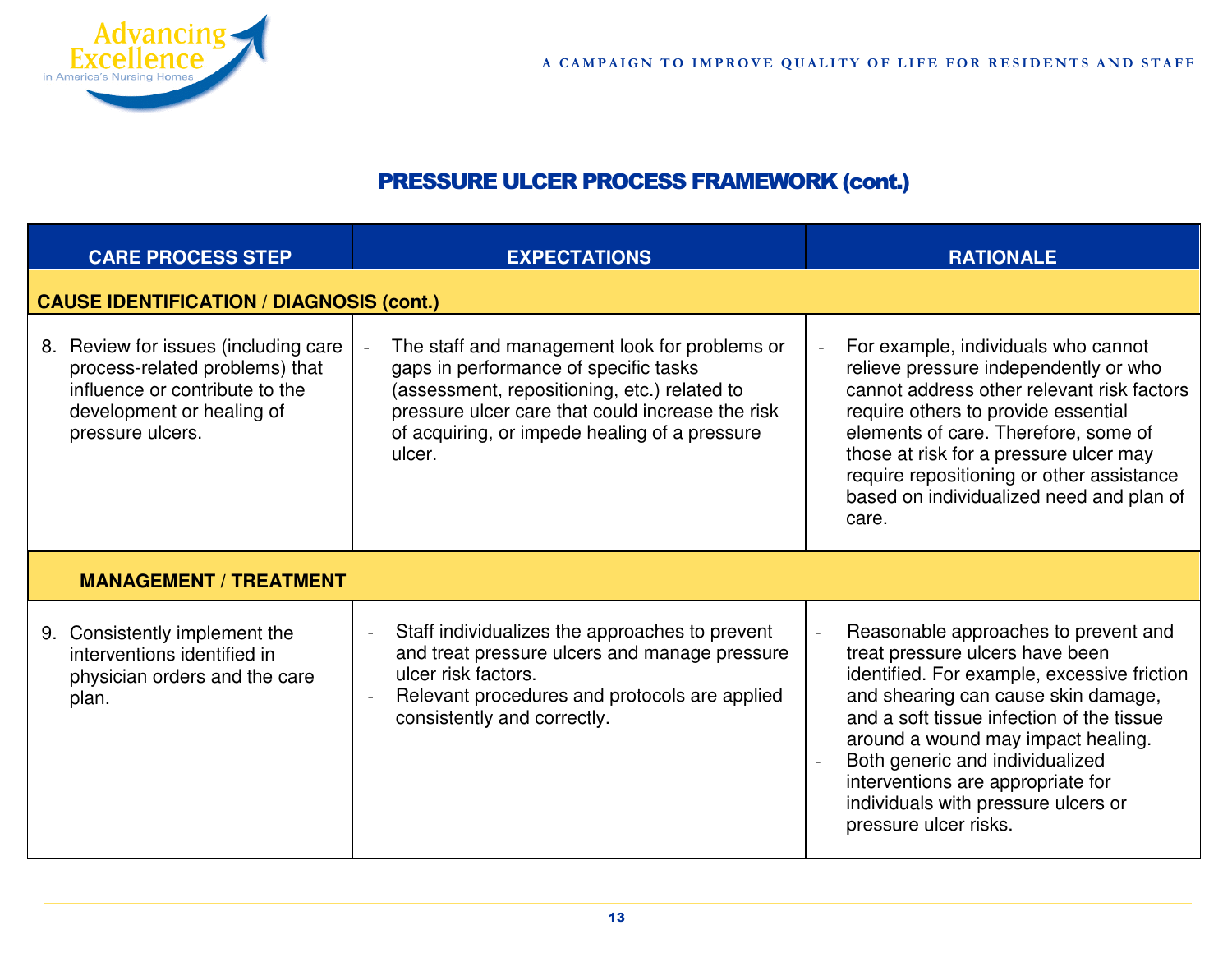

| <b>CARE PROCESS STEP</b>                                                                                                                                 | <b>EXPECTATIONS</b>                                                                                                                                                                                                                                                                                                                   | <b>RATIONALE</b>                                                                                                                                                                                                                                                                                                                                                                                                                                                                                                                                                                                              |  |  |  |  |  |
|----------------------------------------------------------------------------------------------------------------------------------------------------------|---------------------------------------------------------------------------------------------------------------------------------------------------------------------------------------------------------------------------------------------------------------------------------------------------------------------------------------|---------------------------------------------------------------------------------------------------------------------------------------------------------------------------------------------------------------------------------------------------------------------------------------------------------------------------------------------------------------------------------------------------------------------------------------------------------------------------------------------------------------------------------------------------------------------------------------------------------------|--|--|--|--|--|
| <b>MANAGEMENT / TREATMENT (cont.)</b>                                                                                                                    |                                                                                                                                                                                                                                                                                                                                       |                                                                                                                                                                                                                                                                                                                                                                                                                                                                                                                                                                                                               |  |  |  |  |  |
| 10. Implement interventions that are<br>consistent with a resident's<br>needs, risk factors, related<br>medical conditions, goals, values<br>and wishes. | Staff with the practitioner's input, identify<br>realistic goals for ulcer management.<br>There is a rationale for these interventions and<br>treatment plan, including situations where<br>healing is not the goal.                                                                                                                  | Pressure ulcers should show progress<br>$\overline{a}$<br>towards healing within 2 to 4 weeks, but<br>may be delayed by various factors, such<br>as active medical conditions and<br>complications, that influence the<br>likelihood and rate of pressure ulcer<br>healing.<br>Sometimes (for example, end of life<br>situations) healing of a pressure ulcer is<br>not feasible or is not the primary goal of<br>care.<br>Interventions should be consistent with<br>currently accepted practices, or the staff<br>and practitioner should be able to explain<br>why they deviated from those<br>approaches. |  |  |  |  |  |
| 11. Address factors identified as<br>being related to the<br>development, presence, or<br>healing of a pressure ulcer.                                   | The staff and practitioner address physical,<br>functional, and psychosocial issues that affect,<br>and are affected by, having a pressure ulcer,<br>such as pain, decreased mobility, dependency<br>for eating, continence, pressure reduction, fluid<br>and electrolyte imbalance, and medication-<br>related anorexia or lethargy. | Skin condition and integrity relates to<br>$\overline{\phantom{a}}$<br>overall medical, functional, and<br>psychosocial status.<br>Various conditions and impairments can<br>$\overline{\phantom{a}}$<br>predispose to developing skin breakdown<br>or inhibit wound healing.<br>Some factors influencing the                                                                                                                                                                                                                                                                                                 |  |  |  |  |  |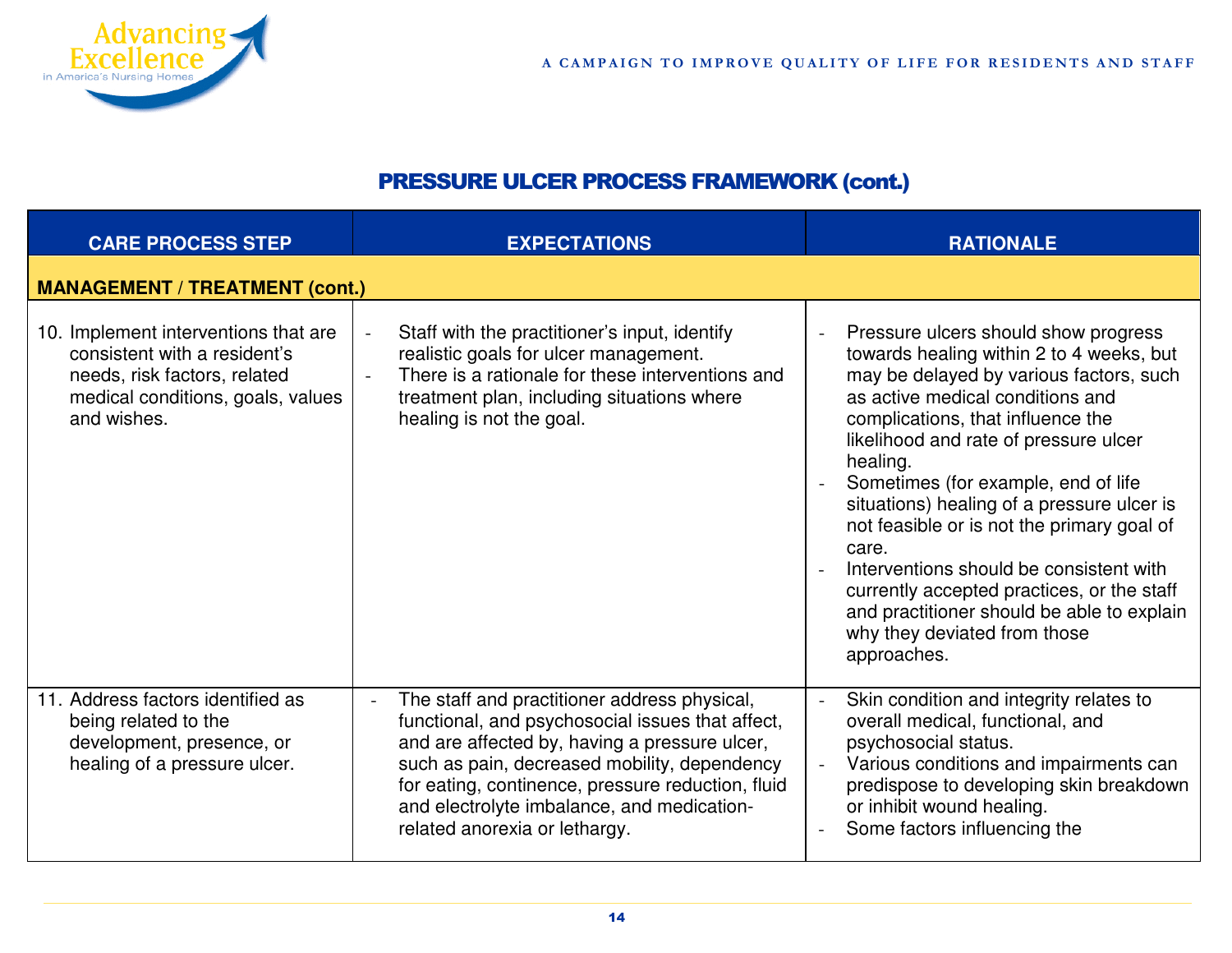| <b>CARE PROCESS STEP</b>                                                                                                         | <b>EXPECTATIONS</b>                                                                                                                                                                                                                                                                                                                                                                                                                                                                                                  | <b>RATIONALE</b>                                                                                                                                                                                                                                                                                                                                                                                                             |  |  |  |
|----------------------------------------------------------------------------------------------------------------------------------|----------------------------------------------------------------------------------------------------------------------------------------------------------------------------------------------------------------------------------------------------------------------------------------------------------------------------------------------------------------------------------------------------------------------------------------------------------------------------------------------------------------------|------------------------------------------------------------------------------------------------------------------------------------------------------------------------------------------------------------------------------------------------------------------------------------------------------------------------------------------------------------------------------------------------------------------------------|--|--|--|
| <b>MANAGEMENT / TREATMENT (cont.)</b>                                                                                            |                                                                                                                                                                                                                                                                                                                                                                                                                                                                                                                      |                                                                                                                                                                                                                                                                                                                                                                                                                              |  |  |  |
|                                                                                                                                  | If ulcer healing is not anticipated, the staff<br>and/or practitioner identify and document<br>factors (for example, underlying medical<br>conditions) that they identify as impeding their<br>ability to heal a pressure ulcer.                                                                                                                                                                                                                                                                                     | development or healing of pressure<br>ulcers are correctable, while others may<br>be only partially correctable or may<br>worsen despite interventions.                                                                                                                                                                                                                                                                      |  |  |  |
| Pressure reduction<br>12. The staff uses relevant pressure<br>reduction methods in<br>accordance with established<br>principles. | Staff initiates pressure reduction measures<br>consistent with relevant principles; for example,<br>the number of available turning surfaces and<br>the ability of the resident to maintain a position.                                                                                                                                                                                                                                                                                                              | Pressure reduction is a key component of<br>pressure ulcer prevention and healing.                                                                                                                                                                                                                                                                                                                                           |  |  |  |
| 13. The staff turn and reposition the<br>resident based on an<br>individualized plan.                                            | For a resident with a pressure ulcer or who is at<br>$\overline{\phantom{a}}$<br>risk for pressure ulcers, staff develops an<br>individualized approach to turning and<br>repositioning.<br>If staff believe that limitations (e.g., a resident's<br>$\overline{a}$<br>inability or unwillingness to cooperate) prevents<br>them from consistently achieving or maintaining<br>an effective change in position or pressure<br>reductions, they attempt to address these<br>limitations and document related efforts. | A consistent effort to reduce pressure on<br>vulnerable or affected areas is desirable,<br>although the optimal frequency of turning<br>and positioning has not been precisely<br>identified. Repositioning decreases the<br>time spent in one position, and pressure-<br>reducing surfaces reduce pressure<br>intensity.<br>Current guidelines suggest repositioning<br>at-risk individuals approximately at least<br>every |  |  |  |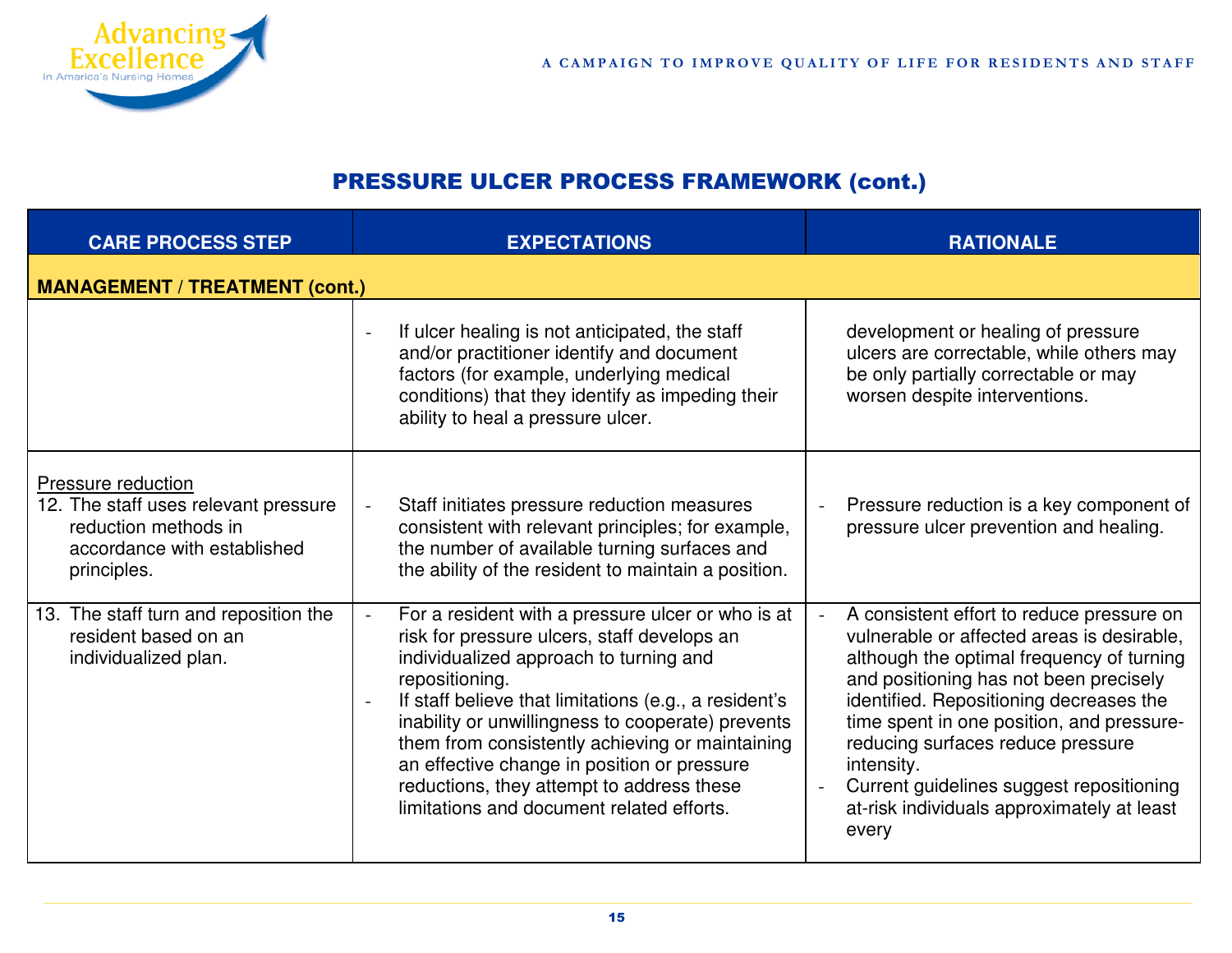

| <b>CARE PROCESS STEP</b>                                                                                           | <b>EXPECTATIONS</b>                                                                                                                                                                                                                                                                                                                                                                                                                                                                              | <b>RATIONALE</b>                                                                                                                                                                                                                                                                                                                                                                                                                                                                                                                                                                                                                                                                                                                                                                                        |  |  |  |  |  |
|--------------------------------------------------------------------------------------------------------------------|--------------------------------------------------------------------------------------------------------------------------------------------------------------------------------------------------------------------------------------------------------------------------------------------------------------------------------------------------------------------------------------------------------------------------------------------------------------------------------------------------|---------------------------------------------------------------------------------------------------------------------------------------------------------------------------------------------------------------------------------------------------------------------------------------------------------------------------------------------------------------------------------------------------------------------------------------------------------------------------------------------------------------------------------------------------------------------------------------------------------------------------------------------------------------------------------------------------------------------------------------------------------------------------------------------------------|--|--|--|--|--|
| <b>MANAGEMENT / TREATMENT (cont.)</b>                                                                              |                                                                                                                                                                                                                                                                                                                                                                                                                                                                                                  |                                                                                                                                                                                                                                                                                                                                                                                                                                                                                                                                                                                                                                                                                                                                                                                                         |  |  |  |  |  |
| Management of ulcers<br>14. Consistently manage specific<br>aspects of care of a resident with<br>a pressure ulcer | Staff provides specific aspects of pressure ulcer<br>care in accordance with relevant protocols or<br>procedures, which are based on generally<br>accepted recommendations relevant to the<br>long-term care population.<br>Staff tries to maintain stable body weight, or<br>indicate why this is not feasible (for example, for<br>someone who has major underlying medical<br>illnesses) or desirable (for example, in someone<br>who is overweight and on a planned weight loss<br>program). | two hours while in bed and approximately<br>hourly while seated. Individual tissue<br>tolerance should be considered.<br>Some of the approaches to pressure<br>ulcer care have a strong evidence basis;<br>others are based on consensus or a<br>combination of evidence and consensus.<br>A consistent approach to wound care<br>should help attain desirable outcomes.<br>Although various options exist for most<br>$\overline{a}$<br>aspects of wound care, some of them<br>have been shown not to work or to<br>actually be problematic.<br>Other than basic caloric support to try to<br>maintain stable weight and a<br>multivitamin, additional nutritional<br>interventions in the absence of specific<br>identified deficits are of unproven benefit<br>for individuals with pressure ulcers. |  |  |  |  |  |
| $\blacktriangleright$<br><b>MONITORING</b>                                                                         |                                                                                                                                                                                                                                                                                                                                                                                                                                                                                                  |                                                                                                                                                                                                                                                                                                                                                                                                                                                                                                                                                                                                                                                                                                                                                                                                         |  |  |  |  |  |
| Monitor the progress of existing<br>pressure ulcers, and adjust                                                    | The staff reassesses an existing pressure ulcer<br>approximately weekly.                                                                                                                                                                                                                                                                                                                                                                                                                         | Consistent review and description helps<br>identify whether a wound is healing and                                                                                                                                                                                                                                                                                                                                                                                                                                                                                                                                                                                                                                                                                                                      |  |  |  |  |  |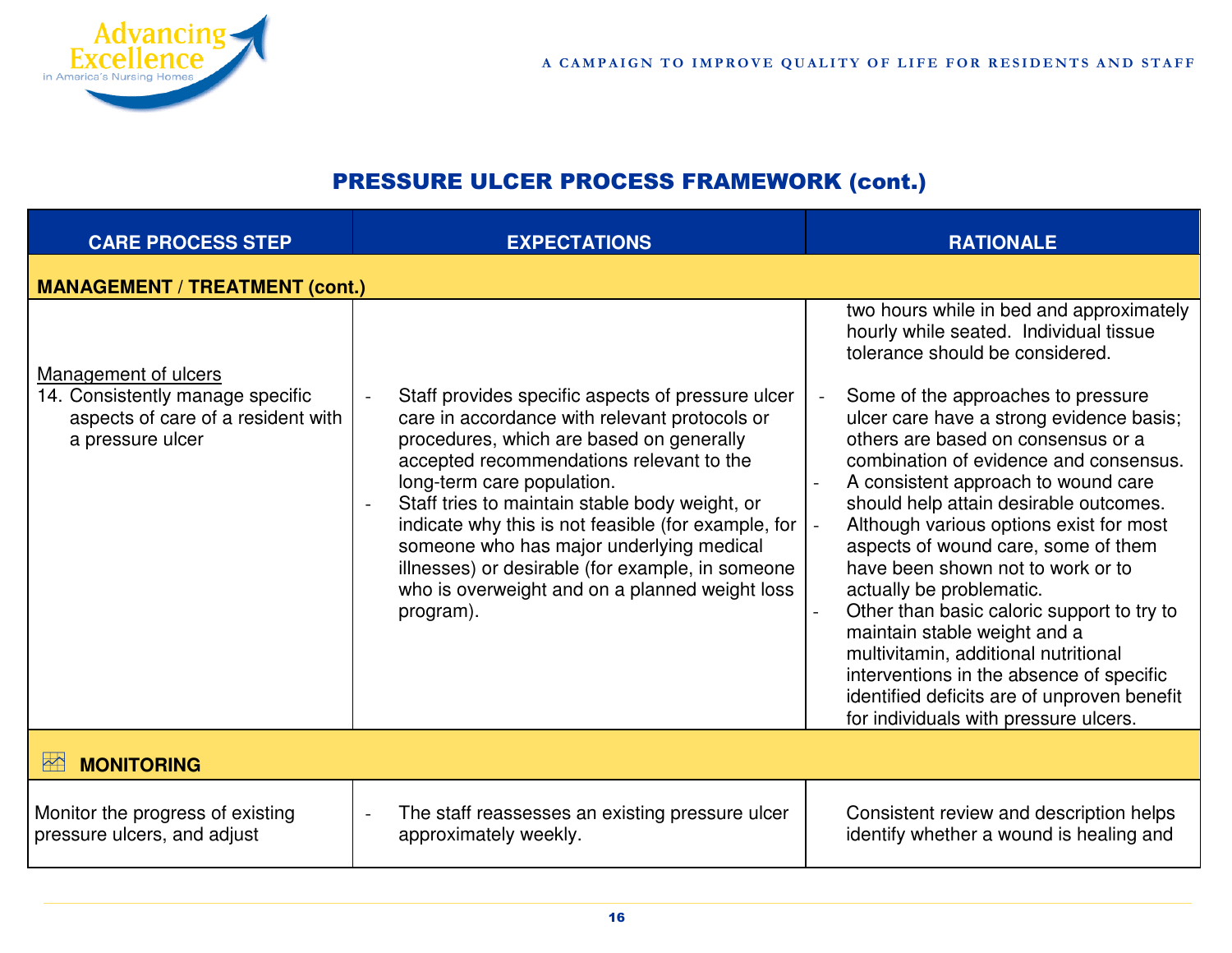| <b>CARE PROCESS STEP</b>                                                                                                                                                                                                                                          | <b>EXPECTATIONS</b>                                                                                                                                                                                                                                                                                                                                                                                                                                                                                                                      | <b>RATIONALE</b>                                                                                                                                                                                                                                                                                                                                                                                                                                          |  |  |
|-------------------------------------------------------------------------------------------------------------------------------------------------------------------------------------------------------------------------------------------------------------------|------------------------------------------------------------------------------------------------------------------------------------------------------------------------------------------------------------------------------------------------------------------------------------------------------------------------------------------------------------------------------------------------------------------------------------------------------------------------------------------------------------------------------------------|-----------------------------------------------------------------------------------------------------------------------------------------------------------------------------------------------------------------------------------------------------------------------------------------------------------------------------------------------------------------------------------------------------------------------------------------------------------|--|--|
| <b>MONITORING (cont.)</b>                                                                                                                                                                                                                                         |                                                                                                                                                                                                                                                                                                                                                                                                                                                                                                                                          |                                                                                                                                                                                                                                                                                                                                                                                                                                                           |  |  |
| interventions based on relevant<br>factors.                                                                                                                                                                                                                       | Staff describes pressure ulcers consistent with<br>the initial evaluation, and compares findings<br>over time.<br>The staff and practitioner address relevant<br>factors such as the extent of healing, pressure<br>ulcer characteristics, any wound complications,<br>medical stability and complications, and overall<br>prognosis.<br>The staff and practitioner explain decisions to<br>change, maintain, or stop various interventions,<br>based on the nursing home's procedures or<br>protocols and on resident-specific factors. | factors that may inhibit their progress.<br>Complications may (but do not<br>$\overline{\phantom{a}}$<br>necessarily) require a change in<br>management.<br>Several methods of wound measurement<br>allow for assessing the progress of<br>healing; for example, the PUSH tool and<br>others.<br>Resident goals and wishes, such as<br>$\blacksquare$<br>those that may be stated in advance care<br>directives, are pertinent to treatment<br>decisions. |  |  |
| Review of non-healing wounds<br>16. In residents with non-healing or<br>progressively deteriorating<br>wounds, assess for factors that<br>might impede healing, and either<br>adjust interventions accordingly<br>or justify continuing current<br>interventions. | The staff and physician consider medical,<br>$\overline{a}$<br>mechanical, procedural, and other factors that<br>could affect healing, including inadequate<br>turning and positioning, additional or different<br>approaches to pressure reduction, and the<br>presence of cellulitis or osteomyelitis.                                                                                                                                                                                                                                 | Factors that are identified as inhibiting<br>healing should be addressed unless<br>there are valid clinical reasons for not<br>doing so.<br>Some factors that influence the healing<br>$\bar{\phantom{a}}$<br>of a pressure ulcer may be more<br>treatable than others.                                                                                                                                                                                   |  |  |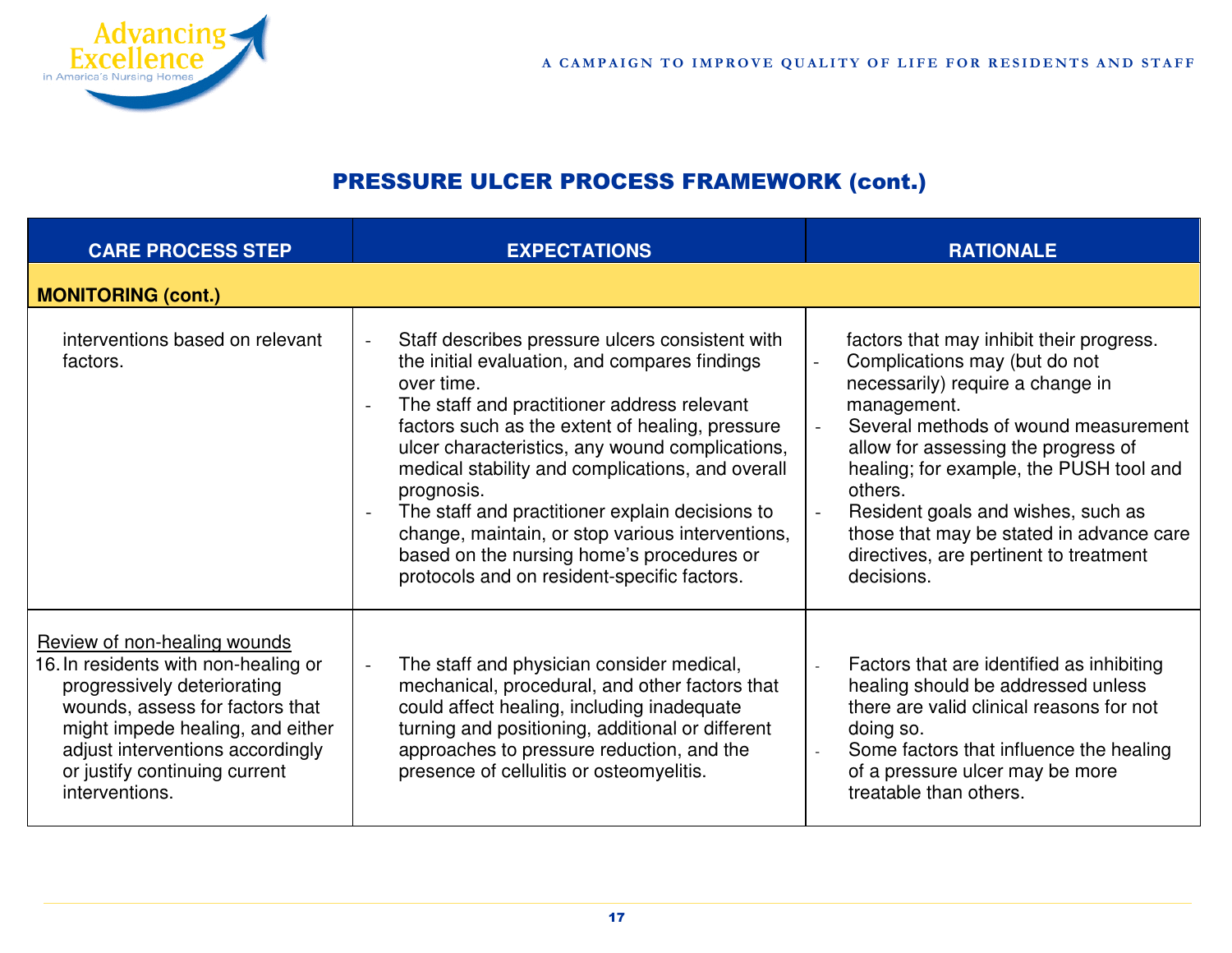

|                      |                  | Goal #1: Reducing the incidence of high risk pressure ulcers                                                                                                                                                                                 |
|----------------------|------------------|----------------------------------------------------------------------------------------------------------------------------------------------------------------------------------------------------------------------------------------------|
|                      |                  |                                                                                                                                                                                                                                              |
|                      |                  | This document is intended to be used in conjunction with the Process Review Tool included with the Reducing High                                                                                                                             |
|                      |                  | Risk Pressure Ulcers Process Frameworks documents currently available on the Advancing Excellence website. It is an<br>outline of the steps to follow as you embark on your journey toward reducing the incidence and prevalence of pressure |
|                      |                  | ulcers. Included are references to websites, documents, tools, and processes available on the Advancing Excellence website                                                                                                                   |
|                      |                  | and other recognized LTC professionals and resources.                                                                                                                                                                                        |
|                      |                  | Recognition/Assessment                                                                                                                                                                                                                       |
| Ι.                   |                  | Why is it necessary to reduce the incidence of high risk pressure ulcers?                                                                                                                                                                    |
|                      | а.               | To assure that the care provided to residents meets their needs and expectations and helps                                                                                                                                                   |
|                      |                  | them to attain a high quality of life.                                                                                                                                                                                                       |
|                      | b.               | To assure alignment with the mission and vision of the nursing home.<br>Reducing pressure ulcers can improve quality of life and decrease facility costs thereby                                                                             |
|                      | c.               | improving financial bottom line and increase market share.                                                                                                                                                                                   |
|                      | d.               | It's the right thing to do.                                                                                                                                                                                                                  |
|                      |                  |                                                                                                                                                                                                                                              |
| ΙΙ.                  |                  | How do we best determine if we have a system for preventing high risk residents from                                                                                                                                                         |
|                      |                  | developing pressure ulcers?                                                                                                                                                                                                                  |
|                      | a.               | Identify whether pressure ulcer prevention and care is an area for potential improvement                                                                                                                                                     |
|                      |                  | by studying collected data from various sources: internal QI data, QI/QM reports, survey                                                                                                                                                     |
|                      |                  | results, resident/family and staff satisfaction surveys and assessments.                                                                                                                                                                     |
|                      |                  | b. See Pressure Ulcer Process Framework Implementation Guide on Campaign website (see                                                                                                                                                        |
|                      |                  | resources at end). Is the facility following best-practices for assessment, risk identification,                                                                                                                                             |
|                      |                  | interventions?                                                                                                                                                                                                                               |
|                      | c.               | Develop an internal education plan for all staff on the importance and value of pressure<br>ulcer prevention and care.                                                                                                                       |
|                      | d.               | Develop an internal communication plan for all staff so they can easily and appropriately                                                                                                                                                    |
|                      |                  | communicate observations, changes, data and other information through the proper                                                                                                                                                             |
|                      |                  | channels and to the right personnel. (see communication tools on www.medgic.org)                                                                                                                                                             |
|                      |                  |                                                                                                                                                                                                                                              |
| Cause Identification |                  |                                                                                                                                                                                                                                              |
| Ι.                   |                  | What is the best way to identify potential causes of nosocomial pressure ulcers in our facility?                                                                                                                                             |
|                      |                  | Assemble a facility representative Quality Improvement (QI) team. Include persons from all                                                                                                                                                   |
|                      |                  | departments, residents, volunteers, and physicians (no larger than about eight people.)                                                                                                                                                      |
|                      | b.               | Determine if standardized processes are being followed for admission assessment, risk identification,<br>interventions, on-going assessment. (see Pressure Ulcer Process Framework Implementation Guide                                      |
|                      |                  | (see resources below).                                                                                                                                                                                                                       |
|                      | c.               | Are standardized and valid tools being used for assessment and root cause analysis?                                                                                                                                                          |
|                      | d.               | Are appropriate professional consultants (nutrition, wound, physical therapy) being used?                                                                                                                                                    |
|                      | е.               | Identify any barriers to processes. Are there specific reasons staff give for not adequately following<br>best-practices?                                                                                                                    |
| Management           |                  |                                                                                                                                                                                                                                              |
| Ι.                   |                  | What is the best way to begin making improvements in reducing the incidence and prevalence of high                                                                                                                                           |
|                      |                  | risk pressure ulcers?                                                                                                                                                                                                                        |
|                      | а.               | Select realistic, measurable improvement goals related to identified gaps in Pressure Ulcer                                                                                                                                                  |
|                      |                  | prevention processes from above - set Targets.                                                                                                                                                                                               |
|                      | b.               | Using a simple action plan (road map), identify specific interventions to implement, time frames for                                                                                                                                         |
|                      | $\overline{C}$ . | completion, key responsible individuals.<br>Interventions should be based on best practices from expert sources (see Resources included in the                                                                                               |
|                      |                  |                                                                                                                                                                                                                                              |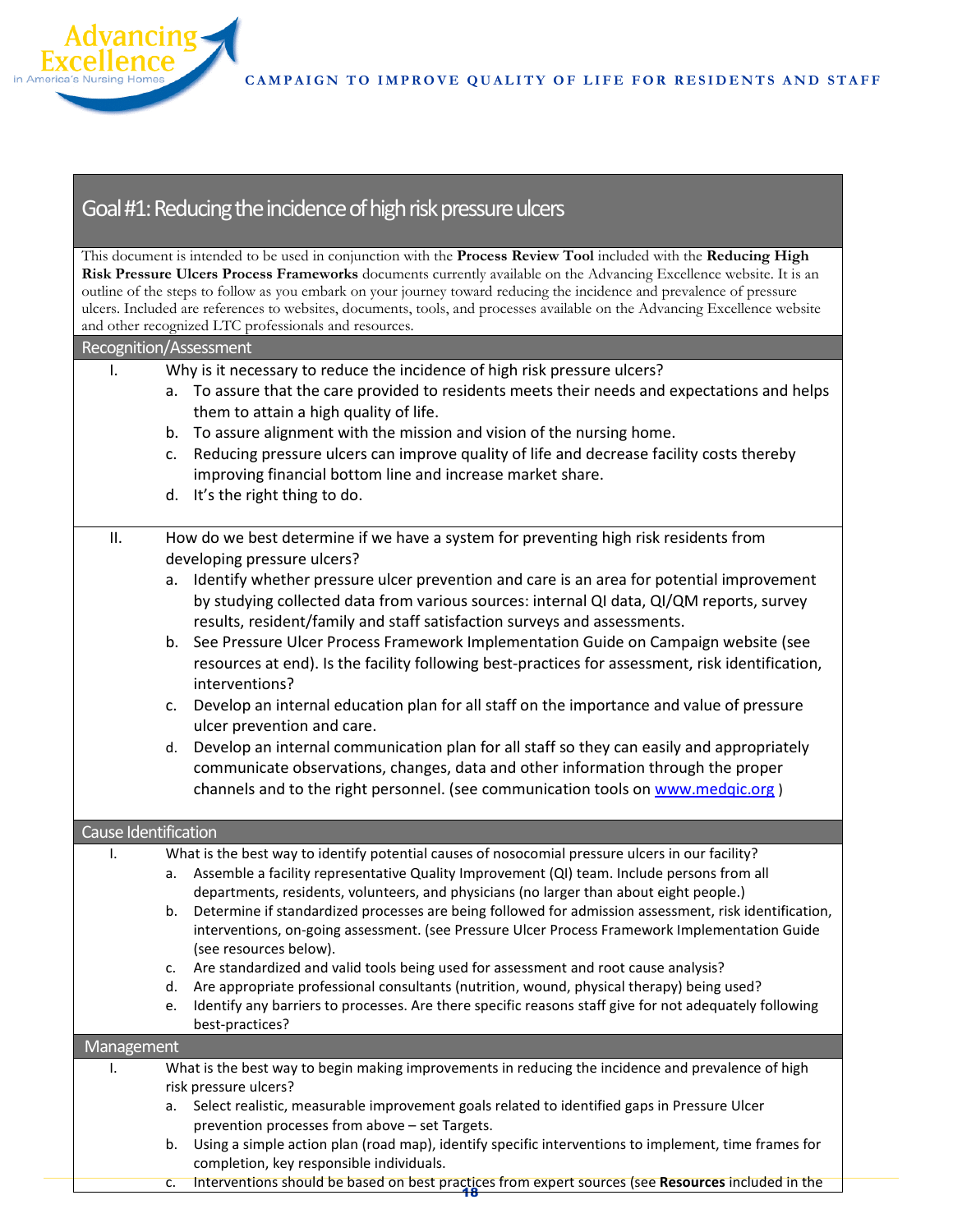

#### CAMPAIGN TO IMPROVE QUALITY OF LIFE FOR RESIDENTS AND STAFF

 "Pressure Ulcer Prevention Process Frameworks" document on AE website below). d. Communicate action plan goals to all stakeholders – all staff, residents, family (as appropriate) and give all involved parties a copy of the goals.

#### **Monitoring**

I. What is the best way to monitor progress toward the intended goals of improvement?

- a. Constantly re-evaluate "management" of the clinical implementation process
- b. Use a QI implementation process, such as the Plan, Do, Study, Act cycle to implement and adapt changes (see www.MedQic.org reference below)
- c. Determine progress toward goal(s) listed in action plan.
- d. Identify and address any barriers.
- e. Make revisions and implement new/revised interventions.
- f. Continue the cycle until goals are attained.
- g. Set new goals and Targets and continue the process

 For additional assistance with reducing the incidence and prevalence of pressure ulcers you may want to contact your State's LANE convener found on the Advancing Excellence website www.nhqualitycampaign.org

Quality Improvement Tools: www.medqic.org

See "Implementation Guide: Goal 1: Reducing High Risk Pressure Ulcers" at

http://www.nhqualitycampaign.org/files/im/1\_PressureUlcer\_TAW\_Guide.pdf

National Pressure Ulcer Advisory Panel: www.npuap.org

The Hartford Foundation: www.consultgerirn,org/topics/pressure\_ulcers\_and\_skin\_tears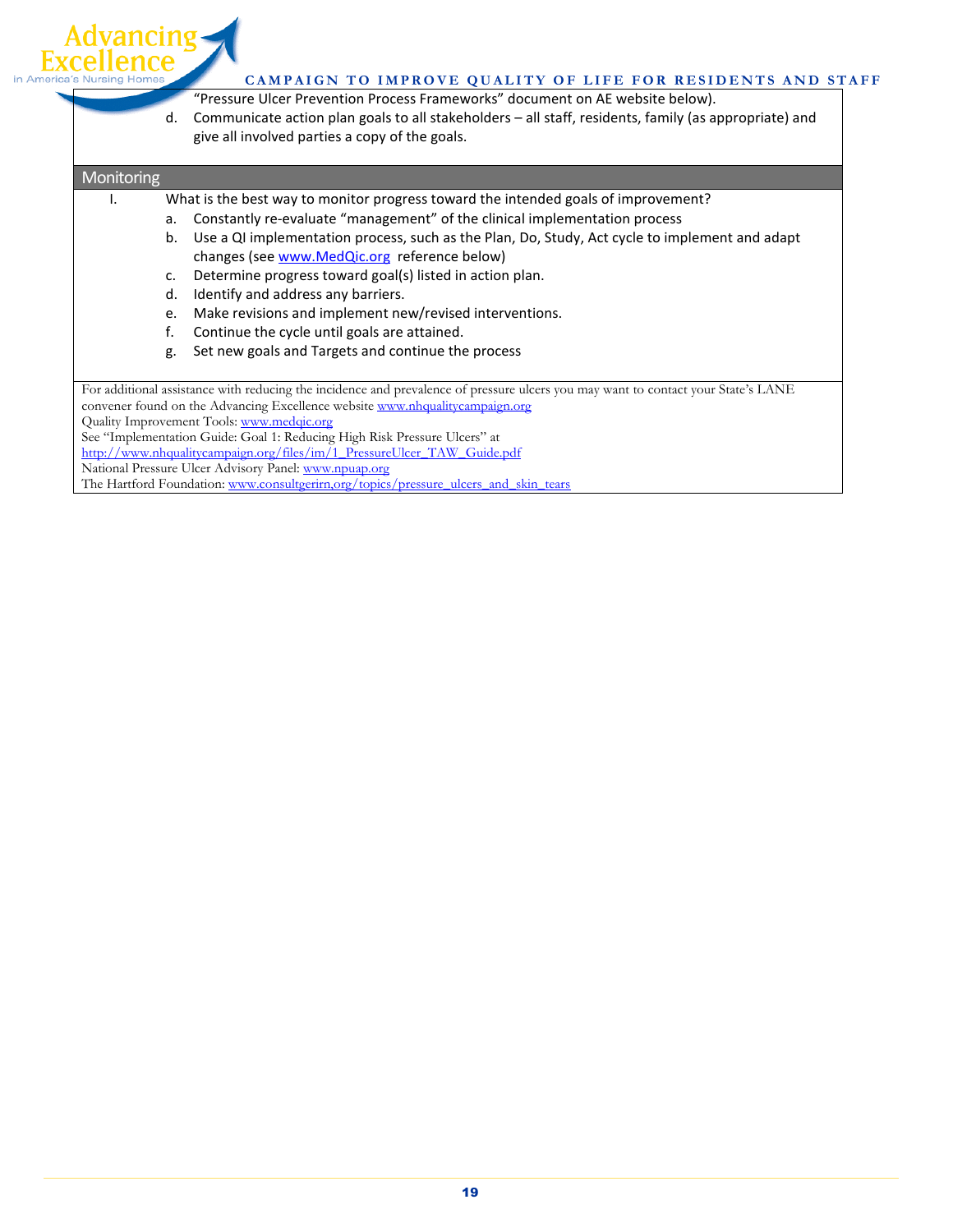

CAMPAIGN TO IMPROVE QUALITY OF LIFE FOR RESIDENTS AND STAFF

#### PRESSURE ULCER PROCESS REVIEW TOOL

|               | <b>Abstraction Date:</b>                                                                     |                                                                                                                                                                                                        |                  |  |            |           |            |
|---------------|----------------------------------------------------------------------------------------------|--------------------------------------------------------------------------------------------------------------------------------------------------------------------------------------------------------|------------------|--|------------|-----------|------------|
| Nursing       |                                                                                              |                                                                                                                                                                                                        | Nursing          |  |            |           |            |
| home<br>Name: |                                                                                              |                                                                                                                                                                                                        | home<br>Address: |  |            |           |            |
|               |                                                                                              | <b>GO RECOGNITION/ASSESSMENT</b>                                                                                                                                                                       |                  |  |            |           |            |
|               |                                                                                              |                                                                                                                                                                                                        |                  |  | <b>YES</b> | <b>NO</b> | N/A        |
| 1.            |                                                                                              | Did the staff inspect and document skin condition within designated time frame but no more                                                                                                             |                  |  |            |           |            |
|               |                                                                                              | than 24 hours of arrival or return from another nursing home, and at least weekly/quarterly                                                                                                            |                  |  |            |           |            |
|               |                                                                                              | thereafter? Best practices indicate inspection within 1-4 hrs.                                                                                                                                         |                  |  |            |           |            |
| 2.            |                                                                                              | Did the staff assess, measure and document the highest staged pressure ulcer within the<br>designated time from (preferably 1-4 hrs but no more than 24 hours) of admission?                           |                  |  |            |           |            |
| 3.            |                                                                                              | Did the staff and/or practitioner evaluate the resident's skin condition at least weekly and                                                                                                           |                  |  |            |           |            |
|               |                                                                                              | identify significant changes in skin condition?                                                                                                                                                        |                  |  |            |           |            |
| 4.            |                                                                                              | Did the staff and/or practitioner identify factors that could influence the individual's risk of                                                                                                       |                  |  |            |           |            |
|               |                                                                                              | developing or healing a pressure ulcer (e.g., history of pressure ulcers, bowel or bladder<br>incontinence, excessive skin moisture, cognitive impairment, bed/chair mobility, functional              |                  |  |            |           |            |
|               |                                                                                              | status, nutritional status, diagnoses, medications)?                                                                                                                                                   |                  |  |            |           |            |
| 5.            |                                                                                              | Did the staff and practitioner address (document and include in care plans) those identified risk                                                                                                      |                  |  |            |           |            |
|               |                                                                                              | factors, to the extent possible?                                                                                                                                                                       |                  |  |            |           |            |
| 6.            |                                                                                              | If the resident acquired a new risk factor for developing a pressure ulcer, did the staff inspect<br>and document a resident's skin condition periodically (including detailed descriptions of ulcer)? |                  |  |            |           |            |
| 7.            |                                                                                              | Did the staff and practitioner seek and identify complications related to an existing pressure                                                                                                         |                  |  |            |           |            |
|               | ulcer?                                                                                       |                                                                                                                                                                                                        |                  |  |            |           |            |
| 8.            |                                                                                              | Did the staff and/or practitioner describe the characteristics of existing ulcers (staging, size,                                                                                                      |                  |  |            |           |            |
|               | epithelialization, exudates, granulation tissue, necrotic tissue, sinus tracts, undermining, |                                                                                                                                                                                                        |                  |  |            |           |            |
|               |                                                                                              |                                                                                                                                                                                                        |                  |  |            |           |            |
|               |                                                                                              | tunneling, etc.)?                                                                                                                                                                                      |                  |  |            |           |            |
|               |                                                                                              | <b>CAUSE IDENTIFICATION</b>                                                                                                                                                                            |                  |  |            |           |            |
| 9.            |                                                                                              |                                                                                                                                                                                                        |                  |  | <b>YES</b> | <b>NO</b> | <b>N/A</b> |
|               |                                                                                              | Did the staff and/or practitioner provide evidence to support any determination that an ulcer<br>was not pressure-related?                                                                             |                  |  |            |           |            |
| 10.           |                                                                                              | Did the staff and management check for care-related processes that could influence or                                                                                                                  |                  |  |            |           |            |
|               |                                                                                              | contribute to the development or healing of pressure ulcers?                                                                                                                                           |                  |  |            |           |            |
|               |                                                                                              | <b>TREATMENT/MANAGEMENT</b>                                                                                                                                                                            |                  |  |            |           |            |
|               |                                                                                              |                                                                                                                                                                                                        |                  |  | <b>YES</b> | <b>NO</b> | N/A        |
| 11.           |                                                                                              | Did staff consistently implement and document interventions identified in practitioner orders<br>and the care plan?                                                                                    |                  |  |            |           |            |
| 12.           |                                                                                              | Were interventions consistent with a resident's needs, risk factors, related medical conditions,                                                                                                       |                  |  |            |           |            |
|               |                                                                                              | goals, values and wishes?                                                                                                                                                                              |                  |  |            |           |            |
| 13.           |                                                                                              | Did the staff use relevant pressure reduction methods in accordance with pertinent standards,                                                                                                          |                  |  |            |           |            |
|               |                                                                                              | including bed and chair support surfaces, and turning and positioning?<br><b>EX MONITORING</b>                                                                                                         |                  |  |            |           |            |
|               |                                                                                              |                                                                                                                                                                                                        |                  |  | <b>YES</b> | <b>NO</b> | <b>N/A</b> |
| 14.           |                                                                                              | Did the staff and practitioner monitor the progress of existing ulcers and adjust interventions                                                                                                        |                  |  |            |           |            |
|               |                                                                                              | based on relevant factors (i.e., healing, overall health condition)?                                                                                                                                   |                  |  |            |           |            |
| 15.           |                                                                                              | Did the staff and/or practitioner document improvement of the ulcer by the end of the fourth                                                                                                           |                  |  |            |           |            |
|               | indicated?                                                                                   | week after admission or its onset, or review the current approaches and adjust them as                                                                                                                 |                  |  |            |           |            |
|               |                                                                                              | FOR ANY "NO" ANSWERS, FACILITY MUST REVIEW TO DEtERMINE WHY THE ACTIVITY WAS NOT DONE. IN                                                                                                              |                  |  |            |           |            |
|               |                                                                                              | SOME CASES, THIS MIGHT TRIGGER A ROOT CAUSE ANALYSIS AND IN OTHER'S IT MAY MEAN A REVISION OF                                                                                                          |                  |  |            |           |            |
|               |                                                                                              | THE POLICY AND PROCEDURES OR REQUIRE EDUCATION OF STAFF. AS PART OF THE QI PROCESS,<br>FACILITIES MUST CONTINUE TO IMPROVE EACH AREA UNTIL THE PROCESS BECOMES INTEGRATED INTO                         |                  |  |            |           |            |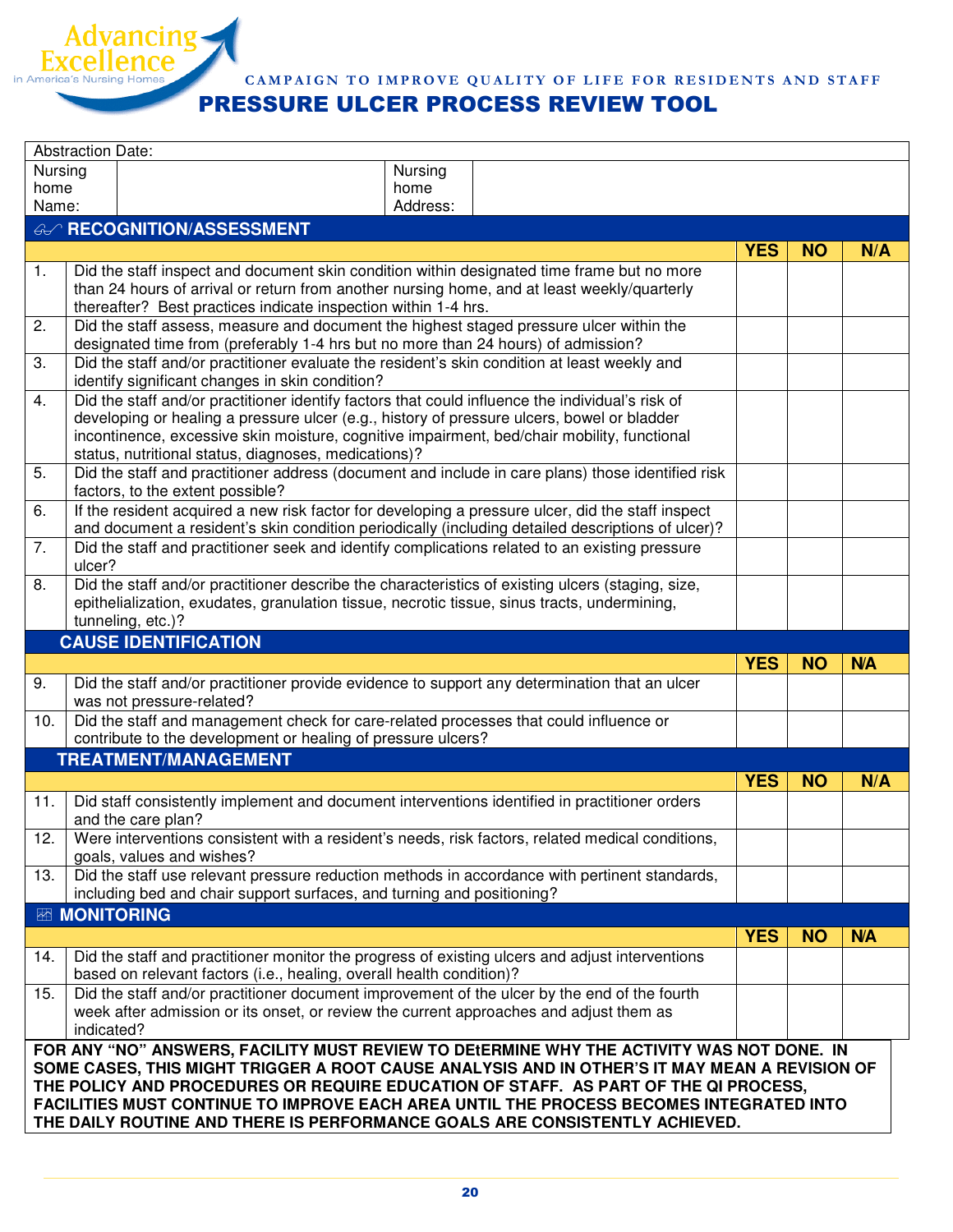

A CAMPAIGN TO IMPROVE QUALITY OF LIFE FOR RESIDENTS AND STAFF PRESSURE ULCER RESOURCES

| <b>RESOURCE</b>                                                                                                                                                                                                     | <b>LOCATION</b>                                                                                                   | <b>CONTACT INFORMATION</b>                                                                                                  |  |  |  |  |  |
|---------------------------------------------------------------------------------------------------------------------------------------------------------------------------------------------------------------------|-------------------------------------------------------------------------------------------------------------------|-----------------------------------------------------------------------------------------------------------------------------|--|--|--|--|--|
|                                                                                                                                                                                                                     | <b>Recommended Clinical Practice Guidelines</b>                                                                   |                                                                                                                             |  |  |  |  |  |
| <b>Clinical Practice Guidelines for</b><br>Prevention and Prediction and<br>Treatment of pressure ulcers                                                                                                            | <b>Agency for Healthcare Research and Quality</b><br>(formerly the Agency for Health Care Policy and<br>Research) | http://www.ahrq.gov                                                                                                         |  |  |  |  |  |
| Pressure Ulcers/Pressure Ulcer<br><b>Therapy Companion</b>                                                                                                                                                          | <b>American Medical Directors Association</b>                                                                     | <b>American Medical Directors Association</b><br>11000 Broken Land Parkway, Suite 400<br>Columbia, MD 21044<br>800-876-2632 |  |  |  |  |  |
| <b>Wound Ostomy and Continence</b><br>Nurses Guideline for the Prevention<br>and Treatment of Pressure Ulcers                                                                                                       | <b>Wound Ostomy and Continence Nurses Society</b>                                                                 | <b>WOCN</b><br>15000 Commerce Parkway<br>Suite C<br>Mt. Laurel, NJ 08054<br>888/224-WOCN<br>Fax 856/439-0525                |  |  |  |  |  |
| Agency for Healthcare Research and<br>Quality (formerly Agency for Health<br>Care Policy and Research)<br>Guidelines for Prediction and<br>Prevention of Pressure Ulcers and<br><b>Treatment of Pressure Ulcers</b> | National Library of Medicine - Prediction and<br>Prevention<br><b>National Library of Medicine - Treatment</b>    | 8600 Rockville Pike<br><b>Building 38A</b><br>Bethesda, MD 20894<br>Phone: (301) 496-2475                                   |  |  |  |  |  |
| <b>Wound Ostomy and Continence</b><br>Nurses Guideline for the Prevention<br>and Treatment of Pressure Ulcers                                                                                                       | <b>Wound Ostomy and Continence Nurses Society</b>                                                                 | <b>WOCN</b><br>15000 Commerce Parkway, Suite C<br>Mt. Laurel, NJ 08054<br>888/224-WOCN<br>Fax 856/439-0525                  |  |  |  |  |  |
| <b>Clinical Tools</b>                                                                                                                                                                                               |                                                                                                                   |                                                                                                                             |  |  |  |  |  |
| PUSH Tool and Staging definitions                                                                                                                                                                                   | <b>National Pressure Ulcer Advisory Panel</b>                                                                     | 1255 Twenty-Third Street NW, Suite 200,<br>Washington, DC 20037<br>Phone: (202) 521-6789                                    |  |  |  |  |  |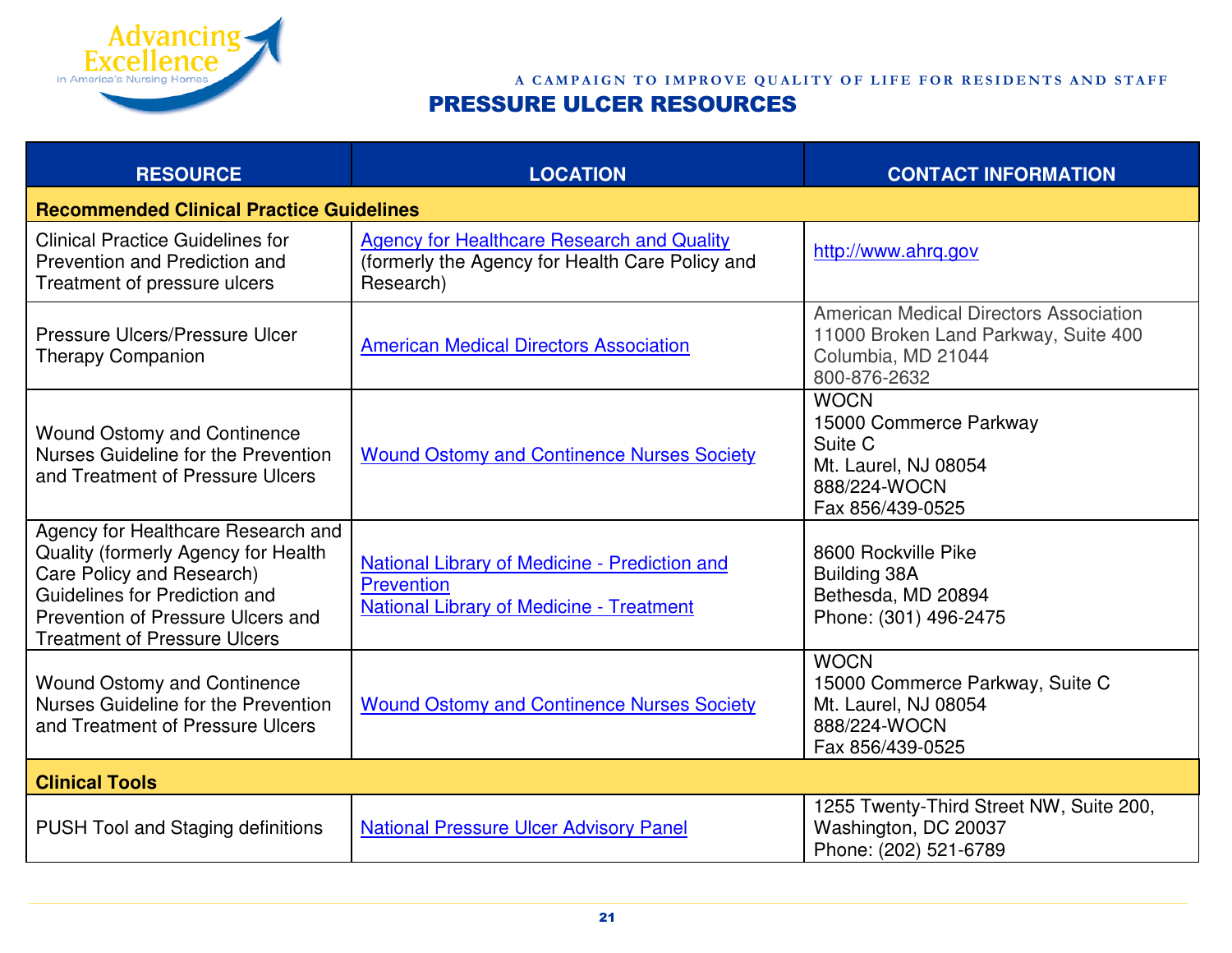

A CAMPAIGN TO IMPROVE QUALITY OF LIFE FOR RESIDENTS AND STAFF

PRESSURE ULCER RESOURCES (cont.)

| <b>RESOURCE</b>                                                                                                                                                                                                                                                                                                              | <b>LOCATION</b>                                    | <b>CONTACT INFORMATION</b>                                                                                                                                                                                                                 |
|------------------------------------------------------------------------------------------------------------------------------------------------------------------------------------------------------------------------------------------------------------------------------------------------------------------------------|----------------------------------------------------|--------------------------------------------------------------------------------------------------------------------------------------------------------------------------------------------------------------------------------------------|
| <b>Clinical Tools (cont.)</b>                                                                                                                                                                                                                                                                                                |                                                    |                                                                                                                                                                                                                                            |
| <b>Norton Scale</b>                                                                                                                                                                                                                                                                                                          | <b>National Library of Medicine</b>                | 8600 Rockville Pike<br><b>Building 38A</b><br>Bethesda, MD 20894<br>Phone: (301) 496-2475                                                                                                                                                  |
| <b>Braden Scale</b>                                                                                                                                                                                                                                                                                                          | <b>Prevention Plus</b>                             | Prevention Plus is an Internet resource.<br>General email may be sent to:<br>Jball79686@aol.com                                                                                                                                            |
| The Role of Nutrition in Pressure<br><b>Ulcer Prevention and Treatment:</b><br><b>NPUAP White Paper</b>                                                                                                                                                                                                                      | <b>National Pressure Ulcer Advisory Panel</b>      | http://www.npuap.org                                                                                                                                                                                                                       |
| <b>Pressure Ulcer Record</b>                                                                                                                                                                                                                                                                                                 | QualityNet                                         |                                                                                                                                                                                                                                            |
| <b>Pressure Ulcer Presentation</b>                                                                                                                                                                                                                                                                                           | QualityNet                                         | QualityNet (formerly MedQIC) is an Internet                                                                                                                                                                                                |
| <b>Shared Tools Related to Pressure</b><br><b>Ulcers</b><br><b>Pocket Guide for Pressure</b><br>$\bullet$<br><b>Ulcers</b><br><b>Clinical Fact Sheet-Quick</b><br>$\bullet$<br><b>Assessment of Pressure</b><br><b>Ulcers</b><br><b>Pressure Ulcer Jeopardy</b><br>$\bullet$<br><b>Pressure Ulcer Framework</b><br>$\bullet$ | QualityNet                                         | resource. Questions related to Nursing Home<br>content can be directed to:<br>Kristina Milinkovich, MPA<br><b>Stratis Health</b><br>2901 Metro Drive, Suite 400<br>Bloomington, MN 55425<br>kmilinkovich@stratishealth.org<br>952-853-1817 |
| <b>Quality Improvement Tools</b>                                                                                                                                                                                                                                                                                             |                                                    |                                                                                                                                                                                                                                            |
| Quality Indicators for Prevention and<br>Management of Pressure Ulcers in<br><b>Vulnerable Elders</b>                                                                                                                                                                                                                        | <b>Assessing Care of Vulnerable Elders (ACOVE)</b> | Barbara Bates-Jensen PhD, RN,<br>CWOCN, UCLA Borun Center for<br>Gerontological Research, 7150<br>Tampa Avenue, Reseda, CA 91335.                                                                                                          |
| Pressure Ulcer Tools: Pocket Guides<br>for Management, Positioning Guide<br>and Educational Brochure                                                                                                                                                                                                                         | <b>Arkansas Foundation for Medical Care</b>        | www.afmc.org                                                                                                                                                                                                                               |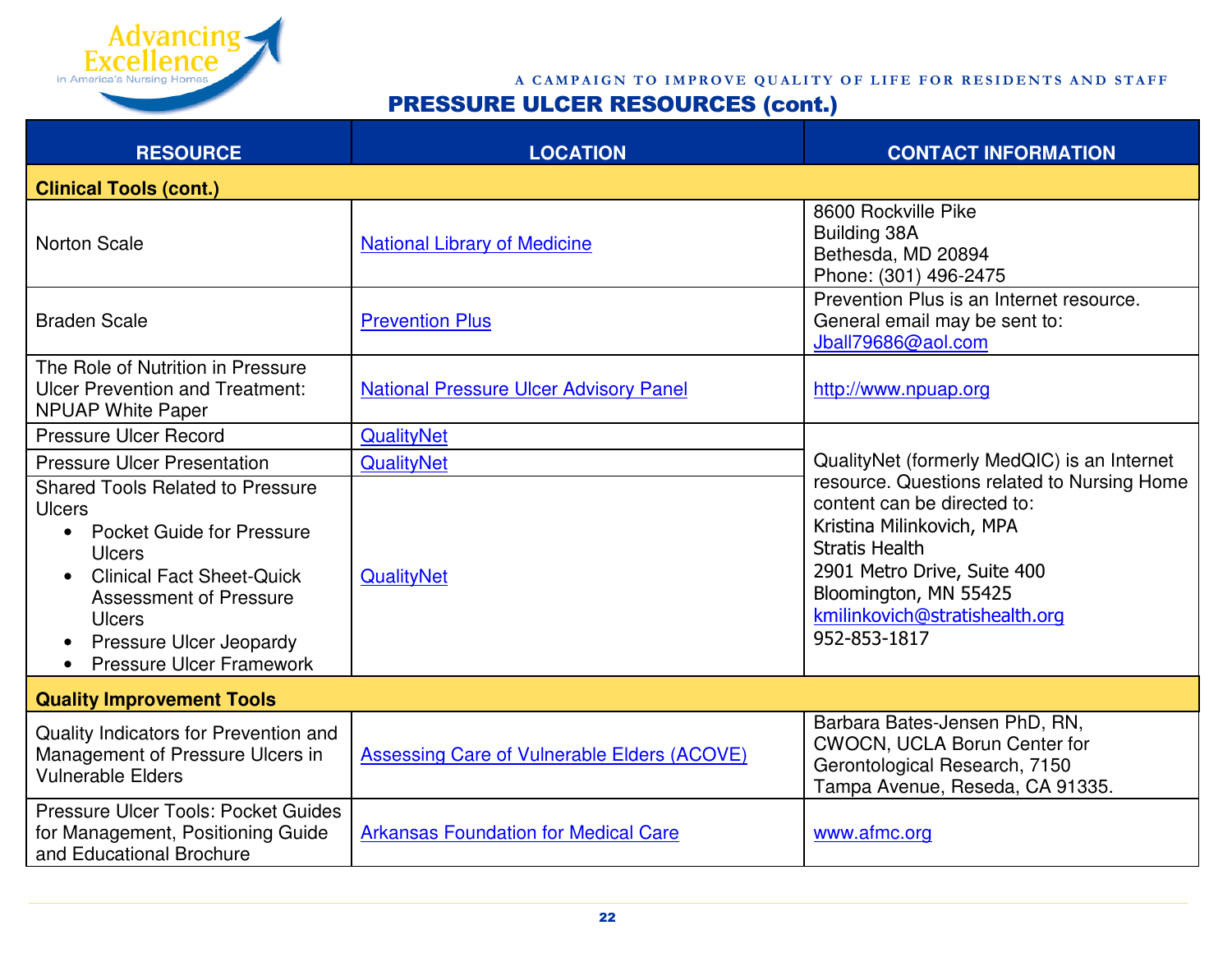

#### A CAMPAIGN TO IMPROVE QUALITY OF LIFE FOR RESIDENTS AND STAFF

#### PRESSURE ULCER RESOURCES (cont.)

| <b>RESOURCE</b>                                                    | <b>LOCATION</b>                                               | <b>CONTACT INFORMATION</b>                                                                                                                             |  |  |
|--------------------------------------------------------------------|---------------------------------------------------------------|--------------------------------------------------------------------------------------------------------------------------------------------------------|--|--|
| <b>Clinical Tools (cont.)</b>                                      |                                                               |                                                                                                                                                        |  |  |
| <b>Pressure Ulcer Collaborative</b><br>Framework                   | QualityNet                                                    | QualityNet (formerly MedQIC) is an Internet<br>resource. Questions related to Nursing Home<br>content can be directed to:<br>Kristina Milinkovich, MPA |  |  |
| <b>Essential Systems for Quality Care</b>                          | QualityNet                                                    | <b>Stratis Health</b>                                                                                                                                  |  |  |
| <b>Facility-Assessment Checklists</b>                              | QualityNet                                                    | 2901 Metro Drive, Suite 400                                                                                                                            |  |  |
| Communicating with Physicians                                      | QualityNet                                                    | Bloomington, MN 55425<br>kmilinkovich@stratishealth.org<br>952-853-1817                                                                                |  |  |
| <b>Informational Resources</b>                                     |                                                               |                                                                                                                                                        |  |  |
| <b>Revised Tag F314</b>                                            | <b>Centers for Medicare &amp; Medicaid Services</b>           | http:/www.cms.hhs.gov/SurveyCertificati<br>onGenInfo/downloads/SCletter09-22.pdf                                                                       |  |  |
| <b>Nursing Home Compare</b>                                        | http://www.medicare.gov/nhcompare/home.asp                    | <b>Centers for Medicare &amp; Medicaid Services</b><br>7500 Security Boulevard<br>Baltimore, MD 21244<br>Phone: (877) 267-2323                         |  |  |
| MDS 2.0 Resident Assessment<br><b>Protocol for Pressure Ulcers</b> | CMS - MDS 2.0 for Nursing Homes - Appendix C<br>$(pp. 84-86)$ | <b>Centers for Medicare &amp; Medicaid Services</b><br>7500 Security Boulevard                                                                         |  |  |
| <b>Federal Regulation Related to</b><br>Pressure Ulcers - F314     | State Operations Manual Appendix PP (pp.152-183)              | Baltimore, MD 21244<br>Phone: (877) 267-2323                                                                                                           |  |  |
| <b>Clinical Overview</b>                                           | QualityNet                                                    |                                                                                                                                                        |  |  |
| <b>Other Clinical Resources</b>                                    | QualityNet                                                    |                                                                                                                                                        |  |  |
| <b>Pressure Ulcer Fast Facts</b>                                   | QualityNet                                                    |                                                                                                                                                        |  |  |
| <b>Quality Measure Information</b>                                 |                                                               | Quality Net Information above                                                                                                                          |  |  |
| <b>Pressure Ulcer Quality Measure</b>                              | QualityNet                                                    |                                                                                                                                                        |  |  |
| <b>Literature / Latest Research</b>                                |                                                               |                                                                                                                                                        |  |  |
| <b>Pressure Ulcer Literature Listing</b>                           | QualityNet                                                    |                                                                                                                                                        |  |  |